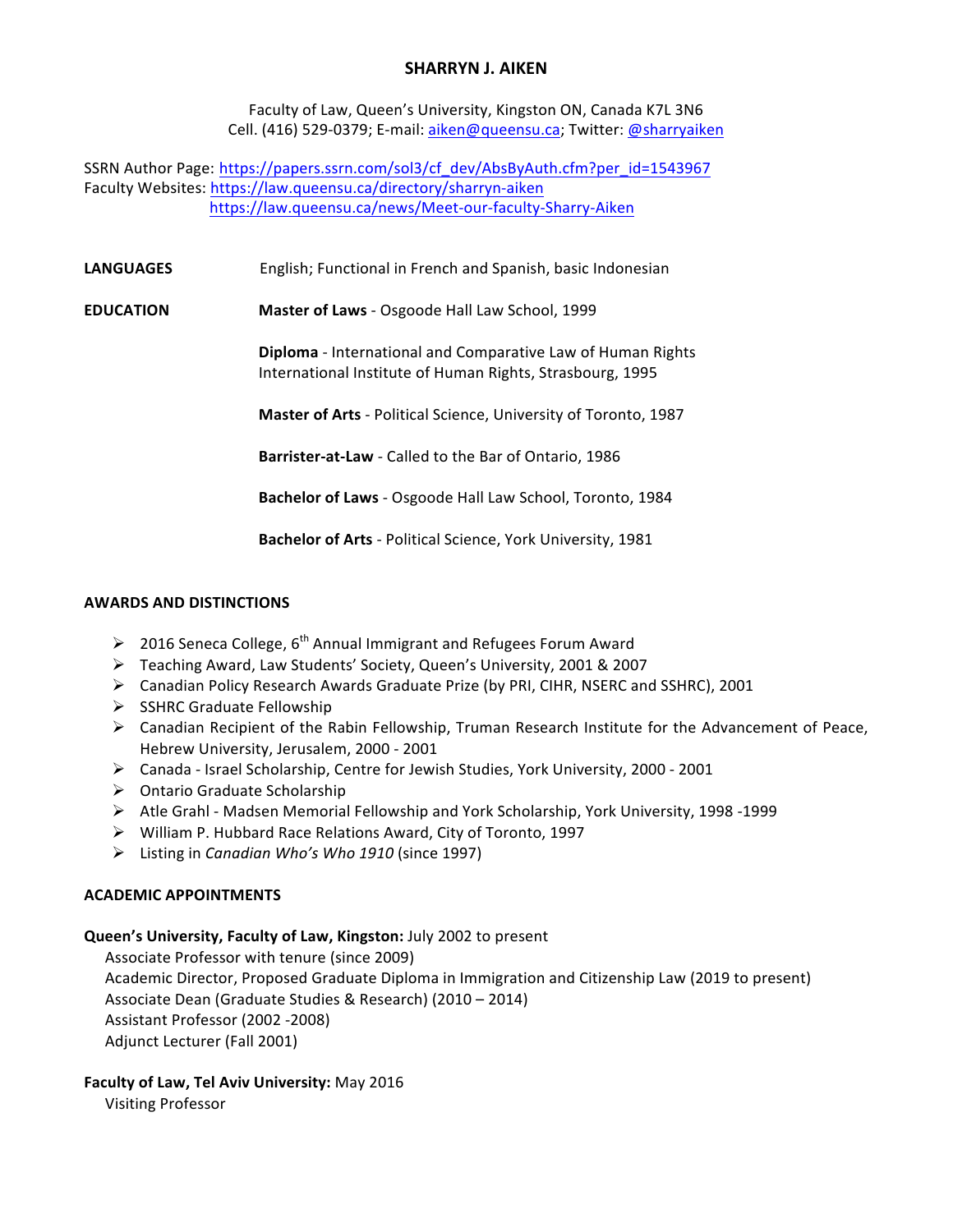#### **ACADEMIC APPOINTMENTS continued Page 2**

# **Faculty of Law, University of Toronto:** Winter 2005 & 2007

Visiting Professor

# **Faculty of Law, Hebrew University, Jerusalem: June 2001**

Visiting Professor

## **Osgoode Hall Law School, York University: 1999 - 2008**

Adjunct Professor (1999 - 2001) Director of the Intensive Programme in Immigration and Refugee Law (1999 -2000) Instructional Faculty, LLM Program in International Criminal Law (2000, 2002, 2005, 2008)

## **ACADEMIC COURSE DESIGN & INSTRUCTION**

**Canadian Law:** Immigration Law, Canadian Migration Law, Foundations of Canadian Immigration Law, Administrative Law, Law and Poverty, Graduate Legal Studies Forum

**International Law:** International Refugee Law, Advanced Refugee Law, International and Comparative Refugee Law, International Human Rights Law, International Criminal Law, Public International Law

#### **PROFESSIONAL EXPERIENCE**

#### **Barrister and Solicitor, Toronto, 1998 - 2000**

Private practice focused on refugee law and security inadmissibility.

## Director, Refugee Law Judges Training Program, Centre for Refugee Studies, York University, 1998 -2000

Curriculum development and facilitation of seminars on international human rights and refugee law for judges and adjudicators. Pilot workshops in The Philippines, Uganda and South Africa in partnership with the International Association for Refugee Law Judges and the Immigration and Refugee Board.

## **Staff Lawyer, Refugee Law Office, Ontario Legal Aid Plan, 1997-1998**

Representation before the Immigration and Refugee Board, Federal Court and the Supreme Court of Canada.

## **Staff Lawyer, South Etobicoke Community Legal Services, 1992-1997**

Advocacy, law reform and public legal education; immigration and refugee law casework including representation before the Immigration and Refugee Board, Federal Court as well as test case litigation.

**Consultant, Ontario Native Affairs Secretariat, Self-Government and Land Claims Task Group, Toronto,** 1992 Provided research and policy advice; assisted in the preparation of submissions to Cabinet and developed an inventory for alternative dispute resolution.

## **Director, Native Community Legal Education Centre, Sioux Lookout, Ontario, 1990 - 1991**

Designed and managed a legal literacy pilot program in collaboration with Nishnawbe Aski Nation communities and legal clinics in Northern Ontario. Conducted needs assessments, developed intermediary training tools, facilitated workshops, supervised Centre staff, managed program budget, evaluation and public relations.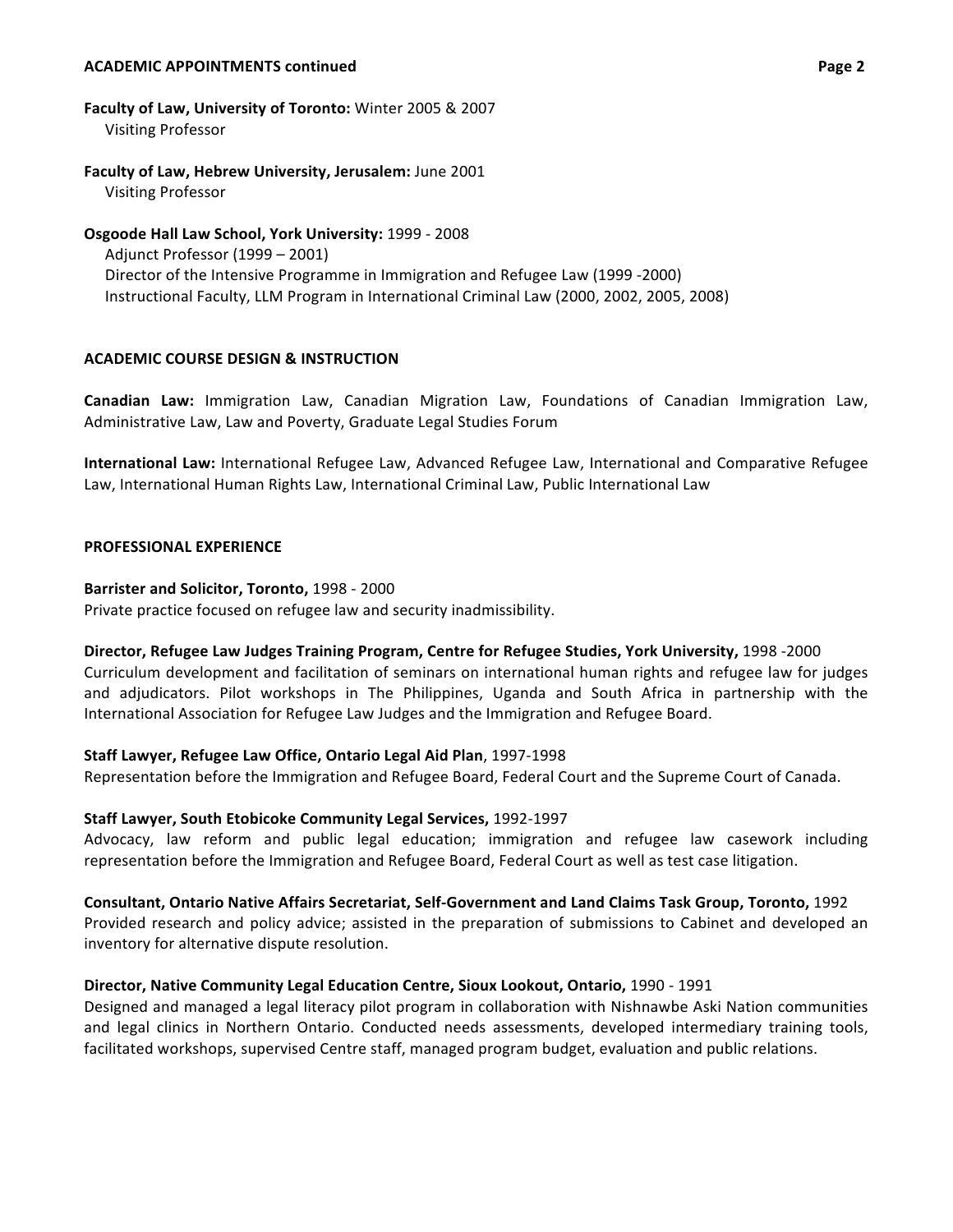#### **PROFESSIONAL EXPERIENCE continued... Page 3**

**Country Coordinator / Project Leader - Uruguay, Pakistan & Indonesia, Canada World Youth,** 1987 - 1990 Planned and managed bilateral experiential education programs in Canada and exchange countries; coordinated the identification and implementation of small-scale community development projects. Assessed participant learning needs and projects, trained and supervised field staff and participants; developed and managed program budgets, conducted program evaluations.

Law Clerk to the Honourable Chief Justice W. Parker, Supreme Court of Ontario, Osgoode Hall, 1986 - 1987 Conducted research and drafted legal opinions; assisted in trial preparation and speech writing; implemented a pilot computer project on practice and procedure.

**Teaching and Research Assistant, Political Science Department, University of Toronto,** 1985 - 1987 Courses in U.S. Constitutional Law and Foreign Policy; contributed research and writing to *The Constitution and* American Foreign Policy (Jean E. Smith, West Publishing Co., 1989)

**Articling Student, Golden, Green & Starkman (Labour & Criminal), Barristers & Solicitors,** 1984 - 1985

## **LEADERSHIP EXPERIENCE IN SOCIAL JUSTICE**

Co-Chair (2016-2018), Board of Directors, Canadian Centre for International Justice/Philippe Kirsch Institute Board Member (2013 - )

Executive Committee Member; Chair, Human Resources Committee and Labour Relations Working Group, Board of Directors, Canada World Youth/Jeunesse Canada Monde, 2005 - 2012

Co-Chair, **Equality Rights Panel, Court Challenges Program of Canada,** 2002 -2004 Although program was cancelled in 2007, the panel continues to meet to review matters related to existing files (Continuing Panel Member 2004 -2018)

**Canadian Council for Refugees:** President (1995-1997); Co-Chair, Refugee Protection Working Group (1993 -1995); Executive Representative, Consultative Committee on Practices and Procedures with the IRB, Member, Anti-Racism Core Group; Co-Chair, Legal Affairs Committee (1998 - 2019); Member Legal Affairs Committee (2019 - ); Co-Chair, Safe Third Country Strategy Committee (2017 -2019)

Founding Member and Chair, Inter-Clinic Immigration Working Group, 1992 - 1997

President/Board Member, **Barbra Schlifer Commemorative Clinic,** 1992 - 1995

## **LEGISLATIVE COMMITTEES/GOVERNMENT AND INTERNATIONAL WORKING GROUPS**

Invited Expert (Nominated by Global Affairs Canada) to the Moscow Mechanism, OSCE, Human Dimension, 5 year term, August 2017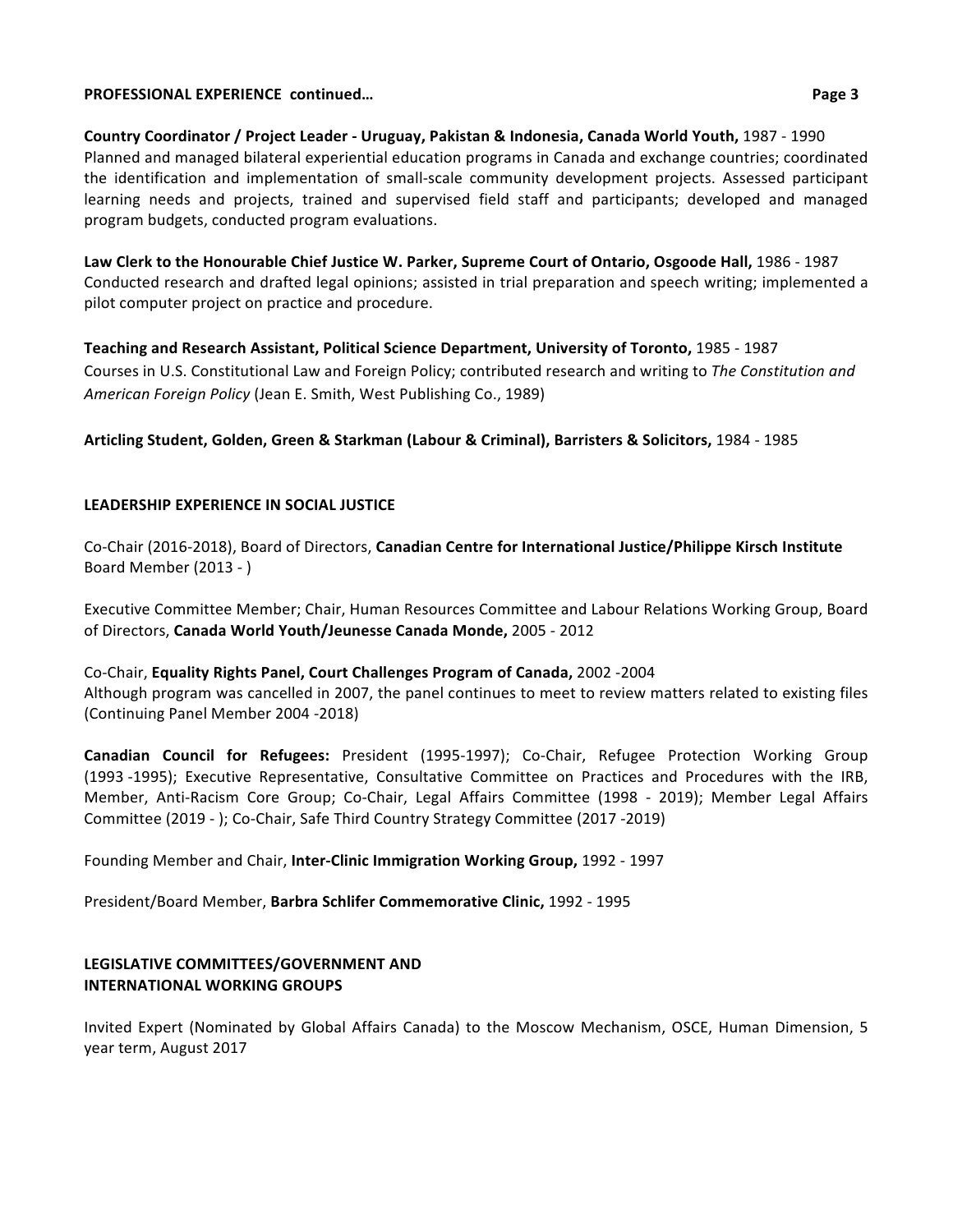## **LEGISLATIVE COMMITTEES/GOVERNMENT AND INTERNATIONAL WORKING GROUPS continued**

Invited Expert, Standing Committee on Citizenship and Immigration, Hearings on Bill S-7, Zero Tolerance for *Barbaric Cultural Practices Act*, Ottawa, May 7, 2015

Expert Witness, "International Human Rights and the Policies and Practices of the Canada Border Services Agency", Senate Standing Committee on National Security and Defence, May 12, 2014

Invited Expert, Standing Committee on Citizenship and Immigration, Hearings on Bill C-31, *An Act to amend the Immigration and Refugee Protection Act, the Balanced Refugee Reform Act, the Marine Transportation Security* Act and the Department of Citizenship and Immigration Act (provisions relating to "irregular arrivals" and mandatory detention were the focus of my brief to the Committee), Ottawa, May 5, 2012

Appearance before House of Commons Standing Committee on Public Safety and National Security, Hearings on Bill C-3, An Act to Amend the *IRPA* (certificate and special advocate)", December 4, 2007

Appearance before the International Commission of Jurists, Eminent Jurists Panel on Terrorism, Counter-Terrorism and Human Rights, Canada National Hearing, Toronto, April 24, 2007

Appearance before the House Committee on Justice and Human Rights, Hearings on Bill C-36, Ottawa, Nov. 5, 2001

Appearance before the Senate Committee on Social Affairs, Science and Technology, Hearings on Bill C-11, Ottawa, October 2, 2001

Invited Expert, UNHCR Global Consultations on International Protection, Regional Meeting: "Incorporating Refugee Protection Safeguards in Interception Measures", Ottawa, May  $14 - 15$ , 2001

Appearance before the Parliamentary Standing Committee on Citizenship and Immigration, Hearings on Bill C-11, Toronto, May 3, 2001

Appearance before the Parliamentary Standing Committee on Citizenship and Immigration, Study on Refugee Status Determination and Illegal Migrants, Ottawa, February 9, 2000

Appearance before the Parliamentary Standing Committee on Citizenship and Immigration, Hearings on Bill C-63, Ottawa, April 21, 1999

Co-Chair, National Consultation on the Canada-U.S. Memorandum of Agreement, Department of Citizenship and Immigration, Ottawa, March 16, 1996

Expert Member, Canadian Delegation, OSCE Meeting on Human Dimension Issues, Warsaw, 1995

## **BOOKS/CHAPTERS/REVIEW ARTICLES**

*International Encyclopedia for Migration Law – Canada,* co-author with Donald Galloway, Colin Grey and Audrey Macklin, Kluwer Law International, 2013 (305 pages); annual updates online;  $2^{nd}$  edition forthcoming 2021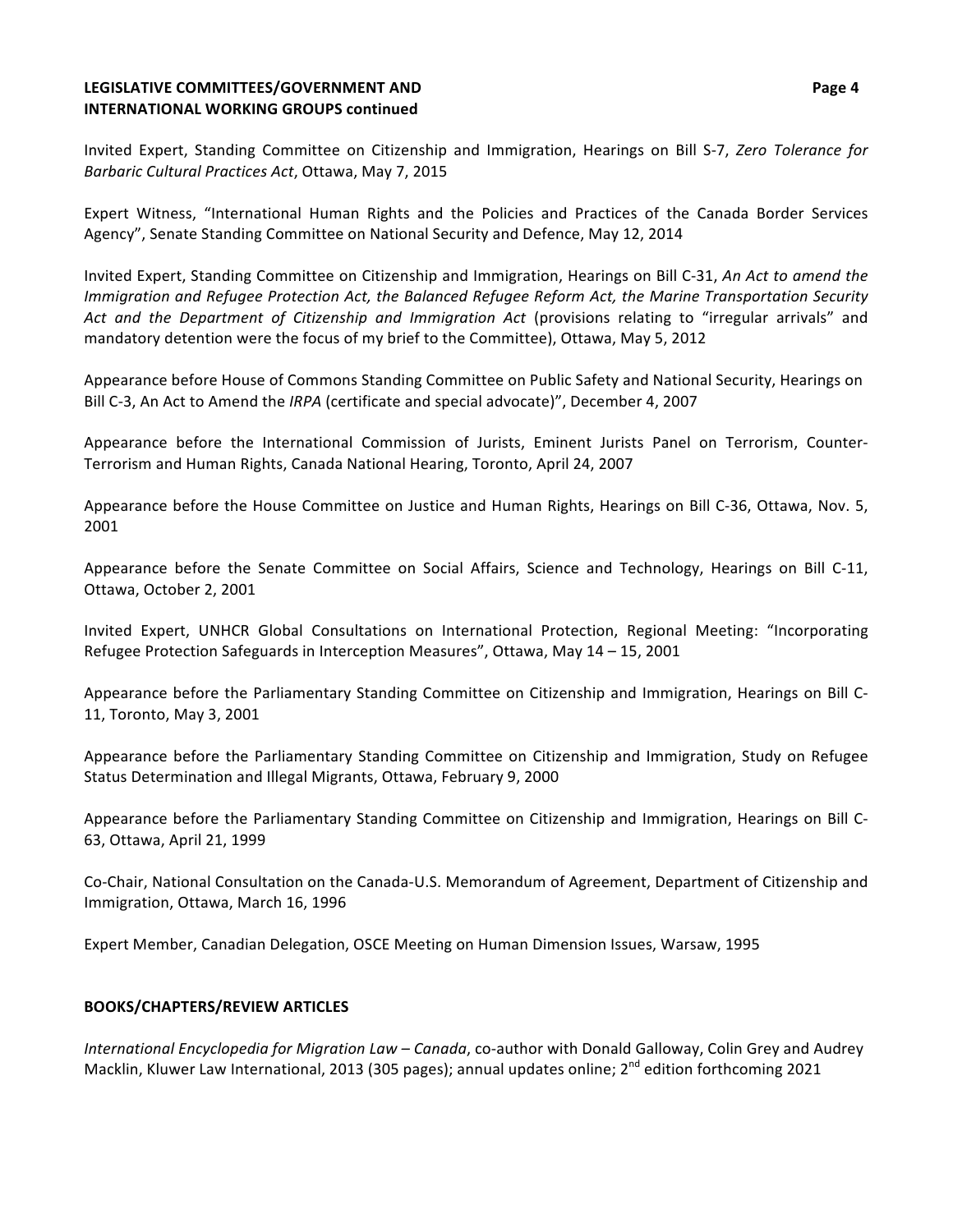#### **BOOKS/CHAPTERS/REVIEW ARTICLES cont'd** *Page 5*

*Immigration and Refugee Law in Canada: Cases, Materials and Commentary*, 3<sup>rd</sup> ed., General Editor with Colin Grey and co-author with Catherine Dauvergne, Colin Grey Jamie Liew and Constance Macintosh, Emond Publishing, forthcoming August 2020

*Immigration and Refugee Law in Canada: Cases, Materials and Commentary,* 2<sup>nd</sup> ed., co-author with Catherine Dauvergne, Donald Galloway, Colin Grey, and Audrey Macklin, Emond Montgomery, 2015 (1125 pages); and  $1^{st}$ ed., co-author with Emily Carasco, Donald Galloway and Audrey Macklin, Emond Montgomery, 2007 (785 pages)

"National Security and Canadian Immigration: Deconstructing the Discourse of Trade-Offs", in François Crépeau (ed.), Les migrations internationals contemporaines: Une dynamique complexe au coeur de la globalization, Presses de l'Université de Montréal, 2009 (pp.172 - 199)

Review of *Disorderly People: Law and the Politics of Exclusion in Ontario* by Joe Hermer and Janet Mosher (eds.,) (2003) 15:2 Canadian Journal of Women and the Law 419 - 426

"Risking Rights: An Assessment of Canadian Border Security Policies", chapter in Ricardo Grinspun and Yasmine Shamsie, eds., *Whose Canada? Continental Integration, Fortress North America, and the Corporate Agenda,* McGill Queen's Press, 2007 (pp. 180 – 208)

"From Slavery to Expulsion: Racism, Canadian Immigration Law and the Unfulfilled Promise of Modern Constitutionalism" in Vijay Agnew (ed.), *Interrogating Race and Racism*, University of Toronto Press, 2007 (pp. 55-111)

# **JOURNAL ARTICLES**

"De-carceral Futures: Bridging Prison and Immigration Justice", Special Issue, *Citizenship Studies*, co-author with Stephanie J. Silverman (and guest editor of Special Issue), forthcoming 2020

"Crimmigration, Surveillance and 'Security Threats': A Multidisciplinary Dialogue", co-author with David Lyon and Malcolm Thorburn (and guest editor of Special Issue) (2014) 40:1 Queen's Law Journal 1-11

"Of Gods and Monsters: National Security and Canadian Refugee Policy", (2001) 14:2 Revue québécoise de droit *international* (Quebec Journal of International Law) 1-51

"Manufacturing 'Terrorists': Refugees, National Security, and Canadian Law", (2000) 19:3 *Refuge, Canada's Periodical on Refugees* 54 - 73; and Part 2 (2001) 19:4 *Refuge* 116 - 133

*"Baker* v. *Canada* and the Rights of Children", (lead author with Sheena Scott), (2000) 15 Journal of Law and *Social Policy* 211 – 254

"Racism and Canadian Refugee Policy", Guest Editorial, (1999) 18:4 Refuge 1 - 9

"New Directions for Refugee Determination and Protection in Canada", (1999) 18:1 *Refuge* 

"Current Issues in Refugee Policy and Human Rights", Guest Editorial, (1998) 17:3 *Refuge* 

"International Human Rights Law and Legal Remedies in Expulsion", (with Tom Clark), (1997) 15:4 Netherlands *Human Rights Quarterly*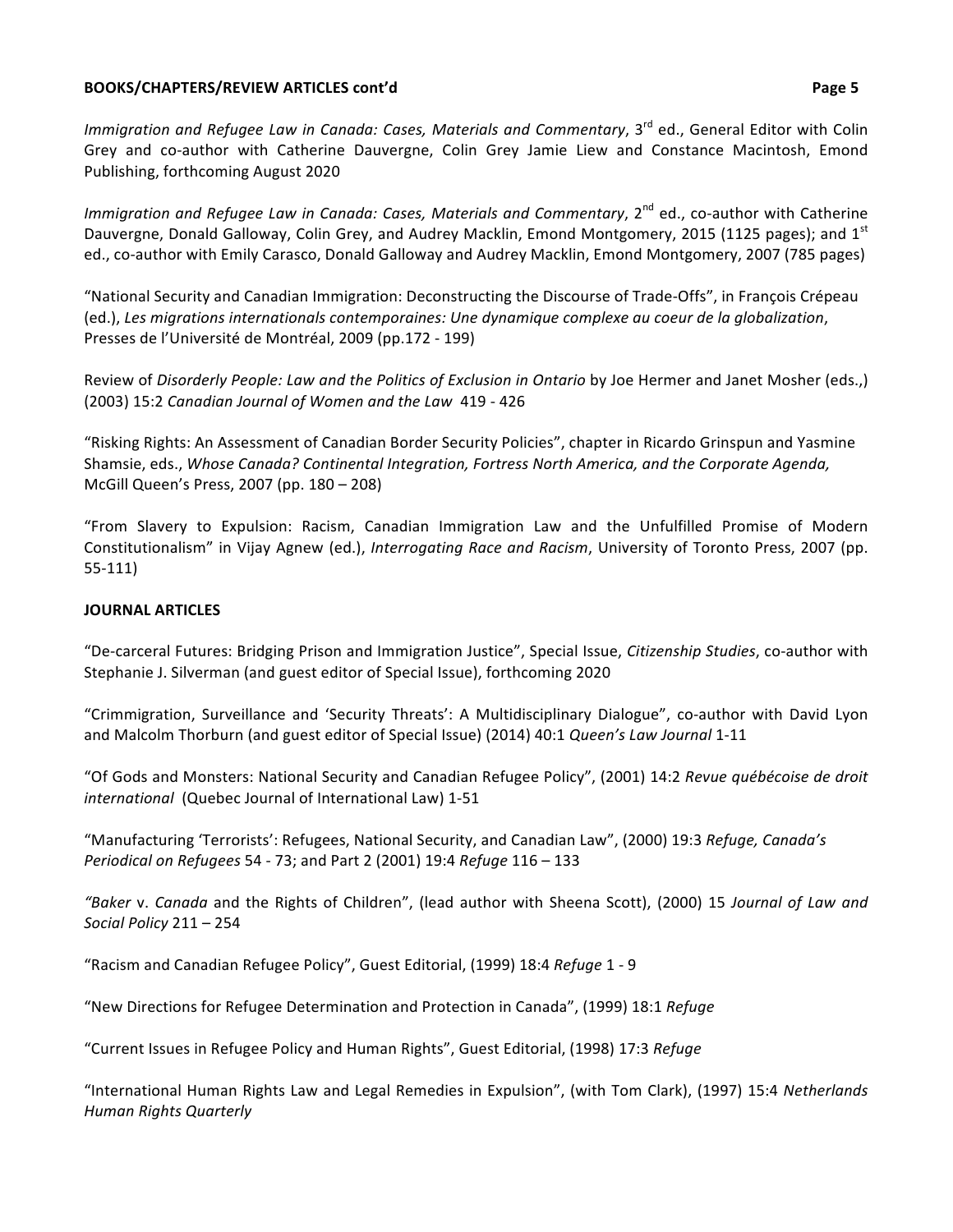#### **JOURNAL ARTICLES continued Page 6**

"International Procedures for Protecting the Human Rights of Non-Citizens", (lead author with Tom Clark), (1994) 10 *Journal of Law and Social Policy*

#### **SELECTED REPORTS, OP-EDS, BLOGS AND OTHER PUBLICATIONS**

"De-carceral Futures", co-author with Stephanie J. Silverman; and "Legal Fault Lines in the Hard Cases", coauthored with Almeera Khalid, CARFMS Blog Posts, forthcoming, February 2020

"Rwanda and Sri Lanka: A Tale of Two Genocides", co-author with Cheran Rudhramoorthy, The Conversation, 16 May 2019

"A world without immigration detention is possible", co-author with Stephanie J. Silverman, *The Conversation*, 8 May 2019

"Ontario's cuts to legal aid for refugees: Racist, xenophobic and possibly unconstitutional", co-author with Sean Rehaag, *The Conversation, National Post*, April 16, 2019

"Canada a world leader in preventing the arrival of refugees", co-author with Sean Rehaag, *Toronto Star*, May 25, 2018

"It's time to abolish the inhumane Canada-US deal", co-author with Sean Rehaag, The Conversation; National *Post*, May 10, 2018

"Fortress USA and Policy Implications for Canada", co-author with Naomi Alboim, *Policy Options*, April 4, 2017

Submission to the Inter-American Commission on Human Rights re Emergency Hearing on the US-Canada Safe Third Country Agreement, co-author with Deborah Anker *et al.*, Harvard Immigration and Refugee Clinical Program, February 28, 2017 (11 pages)

"A Call to help refugees: Legislative changes concern Jewish Professionals", Op -ed, *Canadian Jewish News*, Sept. 13, 2012, p. 28 (co-author)

"Seismic shifts in immigration and refugee policy could create new modes of exclusion", Op-ed, *Embassy Magazine*, April 25, 2012

"It's not too late to change course on immigration, refugees", op ed., *Embassy*, May 4, 2011, p. 16

"We did nothing", op. ed. on Sri Lanka, National Post, 4 May 2009

"The rights of non-citizens" with Janet Cleveland and François Crépeau, op. ed., Ottawa Citizen, 31 October 2007; and as "Why are non-citizens considered suspect?", *Windsor Star*, November 7, 2007

*Canadian Immigration Legal Framework*, with Naomi Alboim, An interactive web-based, 12 module text for undergraduate students, The Joint Centre of Excellence for Research on Immigration and Settlement (CERIS)/University of Toronto, 2002;  $2^{nd}$  ed. 2003;  $3^{rd}$  ed. 2006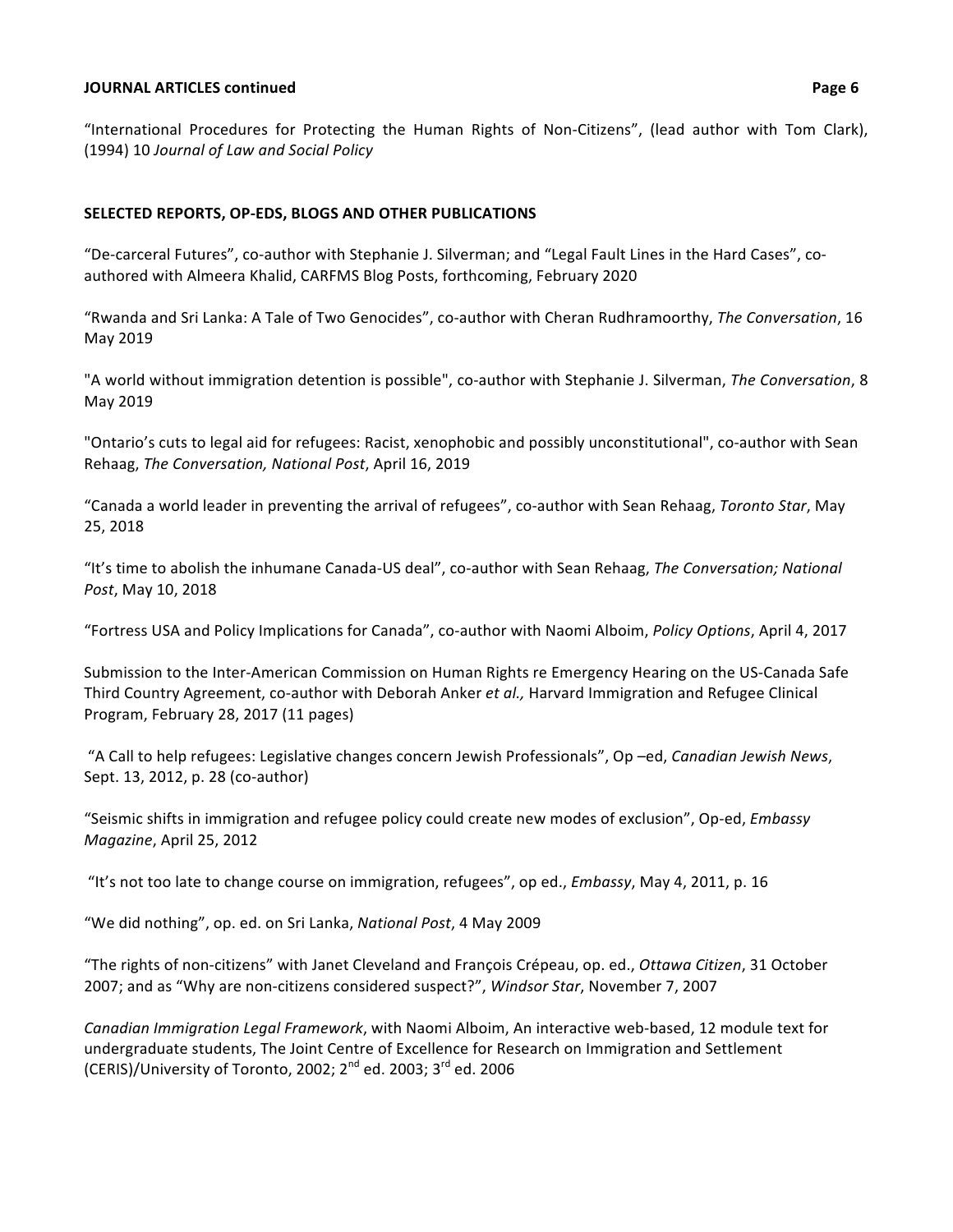#### **SELECTED REPORTS AND OTHER PUBLICATIONS continued <b>Page 7 Page 7**

"Follow up Evaluation Report, Refugee Law Project", Faculty of Law, Makerere University, Uganda, December 2006, lead evaluator/author (35 pages); Evaluation Report, Refugee Law Project", Faculty of Law, Makerere University, December 2005, lead evaluator/author (75 pages)

"Security Certificates and the Plight of Mahmoud Jaballah", The Lawyers Weekly, November 24, 2006

"A Cross-Sector Research Agenda for the Protection of Refugees and Forced Migrants: The Report of the SSHRC Research Cluster", co-authored with Tania DasGupta, Tracey Derwing, Susan McGrath and Jean Renaud, Centre for Refugee Studies, York University, 2005 (36 pages)

"The Impact of International Informal Banking on Canada: A Case Study of Tamil Transnational Money Transfer Networks (Undiyal), Canada/Sri Lanka" co-authored with Rudhramoorthy Cheran, Law Commission of Canada and York University's Nathanson Centre for the Study of Organized Crime and Corruption, 2005 (40 pages)

"The Stroke of a Pen" with A. Brouwer, op. ed., *The Globe and Mail* (14 October 2004)

"Searching For Justice: Comprehensive Action in the Face of Atrocities", Conference Report and Proceedings, Centre for Refugee Studies, York University (2004)

The United Nations Convention on the Rights of the Child: A Practical Guide to its Use in Canadian Courts, 2<sup>nd</sup> ed., Editor with Sheena Scott, UNICEF Canada, 2001

"The Enemy Within", The Globe and Mail (24 October 2001)

# **SELECTED REFEREED CONFERENCE PAPERS**

"Detainable Subjects and the Path to Abolition", paper for Abolition Convergence 2020, "Imagining Decolonizing and Abolitionist Futures", Tkaronto/Toronto, forthcoming May 5, 2020

"Detention Abolition in the "Hard" Cases", paper for De-Carceral Futures Workshop, Queen's University, May 9, 2019; Centre for Criminology and Socio-Legal Studies Workshop, May 13, 2019; Canadian Association of Forced Migration Studies Workshop, York University, May 14, 2019; and Canadian Council for Refugees Consultation, Victoria, May 30, 2019

"Teaching Social Justice and Empathy", paper for Canadian Association of Law Teachers conference, Queen's University, May 31, 2018

"Refugee Law at the Border/the Borders of Refugee Law", Public Law Workshop, University of Ottawa, Faculty of Law, May 10, 2018; and CARFMS, Ottawa, May 25, 2018

"A GBA+ Analysis of Trump's Immigration Orders: Implications for Canada", paper for Feminist Legal Studies Conference, Queen's University, March 10, 2017

"Shifting Terrain: Human Smuggling and the Right to Asylum", Refugee Research Network Conference, Centre for Refugee Studies, York University, June 16, 2015

"The Criminalization of Asylum Seekers", Plenary Panelist, Canadian Association of Refugee and Forced Migration Studies Conference, Ryerson University, May 14, 2015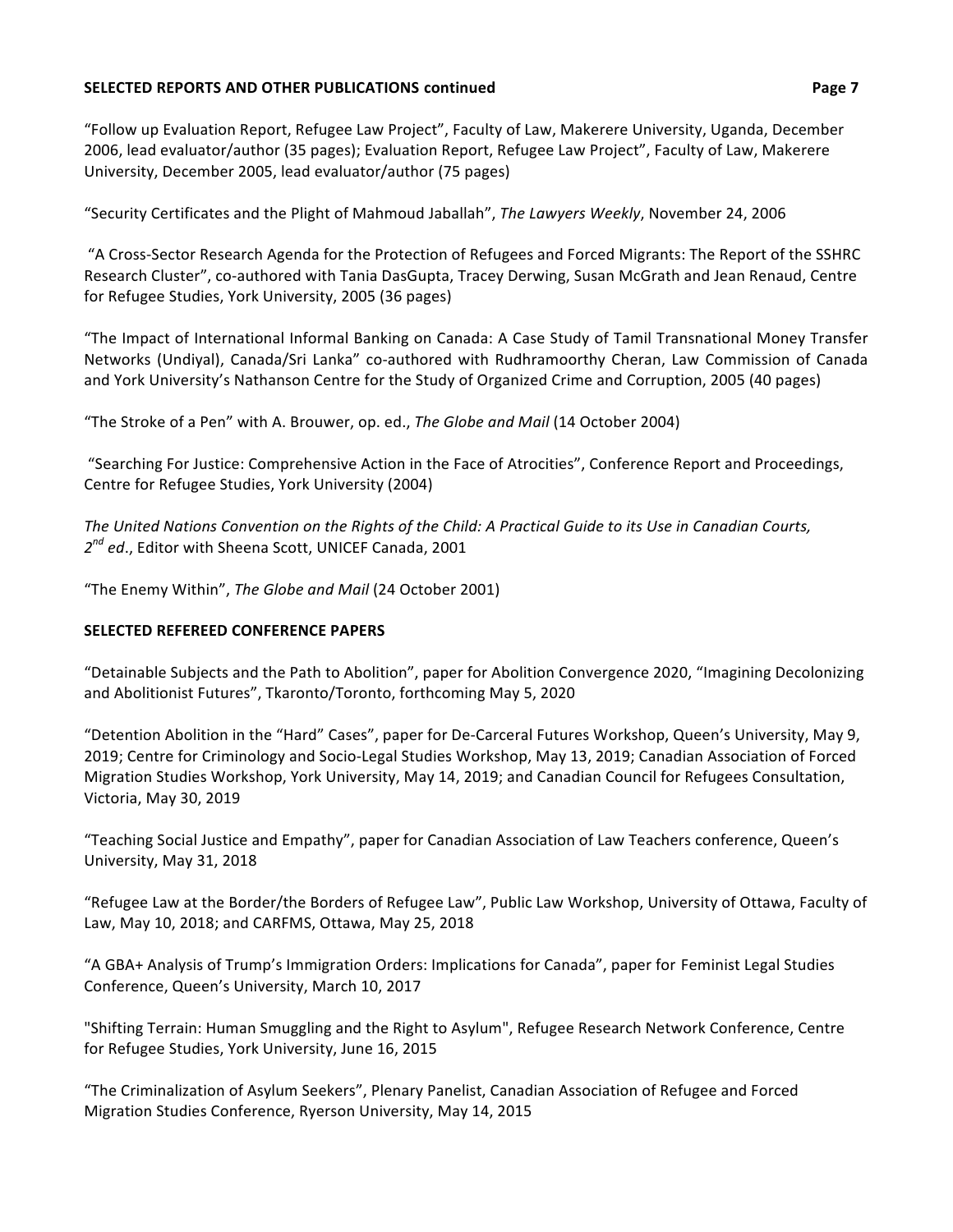#### **SELECTED REFEREED CONFERENCE PAPERS continued <b>ACCESS Page 8 Page 8**

"Human Smuggling and Immigration Law: Contradictions and Contestations" paper for Crime, Immigration and Surveillance Workshop, Surveillance Studies Centre and Faculty of Law, Queen's University, November 8, 2013

"No Refuge for Refugees: Recent Refugee Law Reform in Canada", paper for National Metropolis Conference, Ottawa, March 15, 2013

"Beyond the Border: Perimeter Security and Human Rights", paper for Law Review Symposium, "Global Michigan: Immigration and Economic Growth" University of Detroit, Mercy Law School, March 8, 2013

"Against the Current: Canada's Response to "Self-Selected" Migrants", paper for Law and Society Association International Meeting, Honolulu, Hawai'i, June 8, 2012

Human Smuggling and Canadian Immigration Law: A Critique, Paper for CARFMS (Canadian Association for Refugee and Forced Migration Studies) Annual Conference, York University, May 17, 2012

"Excluding Refugees for 'acts contrary to the purposes and principles of the United Nations': A Canadian Perspective", invited paper for Article 1F Policy and Practice Conference", Centre for Refugee Studies/Osgoode Hall Law School, York University, May 16<sup>th</sup>, 2012

"Human Smuggling and Canadian Immigration Law: A Critique", Workshop on Critical Perspectives on Canadian Anti-Trafficking Policy", Ryerson University, December 1, 2012

"Refugee Claimant or Security Threat? Admissibility Hearings before Canada's Immigration and Refugee Board", paper for "The Nature of Inquisitorial Processes in Administrative Regimes: Global Perspectives", Faculty of Law, University of Windsor, May 27, 2011

"Immigration Security Measures in Canada, the U.S. and Australia", paper for "Parimaanam: Images, Embodiments and Contestations", Sixth Annual Tamil Studies Conference, University of Toronto, May 14, 2011

"Academic Freedom or Anti-Semitism? Lessons Learned", Paper, Canadian Society for the Study of Higher Education", Congress of the Humanities and Social Sciences, Concordia University, Montreal, May 30, 2010

"The Promise and Peril of Litigating Migrant Rights", workshop paper for "Putting Citizenship in Motion: Migrant Activism, Mobile Citizenship and the Politics of Movement", McMaster University, Hamilton, October 24, 2009

"Field Notes from a Conference Organizer", paper for "Israel/Palestine: Mapping Models of Statehood and Paths to Peace", Glendon College, York University, June 24, 2009

"Who gets in and who gets to stay: Systemic Discrimination in Canada's Immigration Program", paper for International Conference on Feminist Constitutionalism, Queen's University, February 28, 2009

"In/security in the Shadow of  $9/11$ : The Impact of Anti-Terrorism Measures on Refugee Diasporas", paper and panel chair for "A Workshop On Sri Lankan Diasporas And Global Engagement", Ryerson University, Toronto, September 26, 2008

"Legal Exceptionalism, Immigration Security and Diasporic (Non)Citizens", paper presented at the Joint Annual Meeting of the Law and Society Association and the CLSA, Montreal, May 31, 2008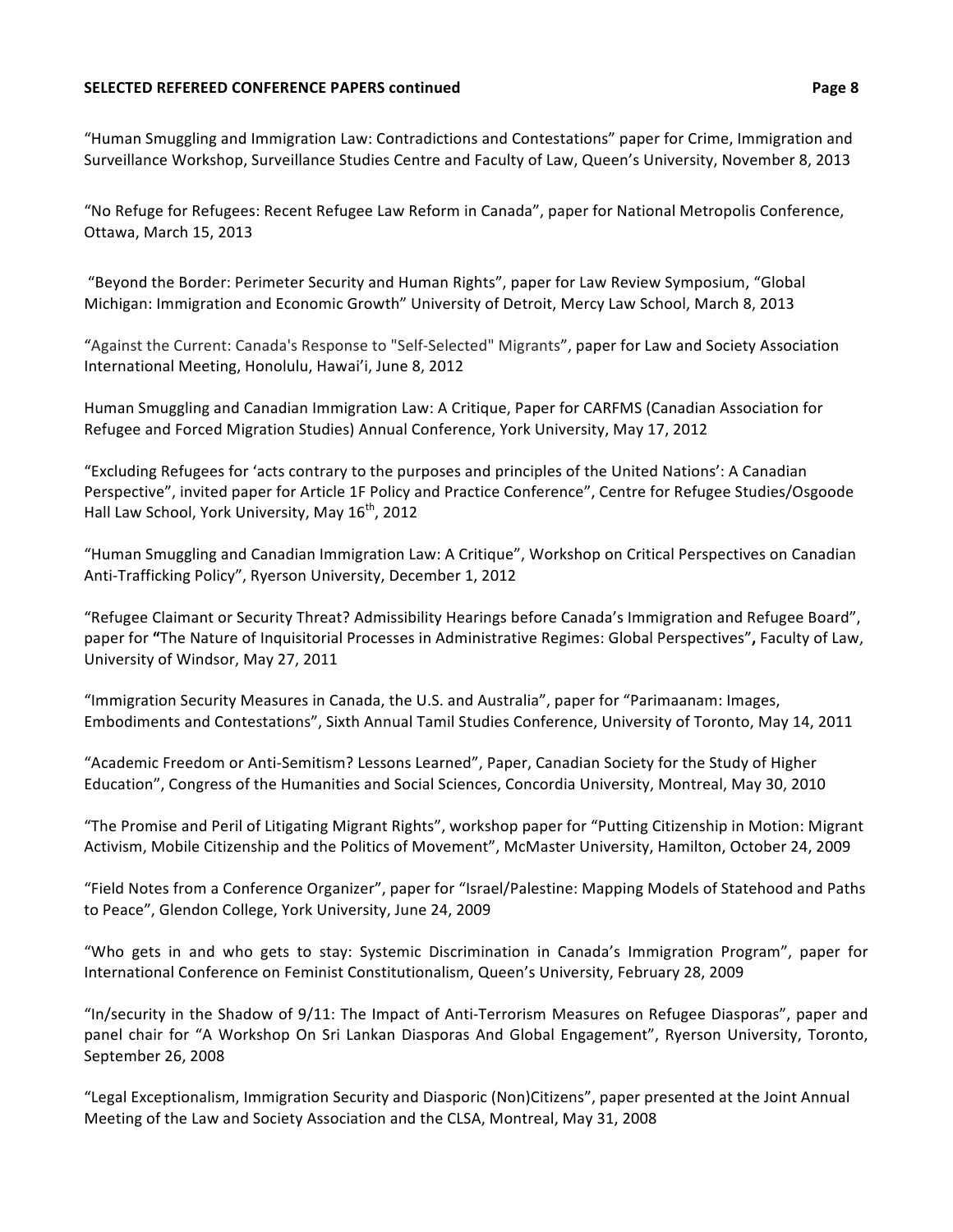#### **SELECTED REFEREED CONFERENCE PAPERS continued <b>ACCESS Page 9 Page 9**

"Canada and the Securitization of Immigration Law: A State of Exception?", paper presented at "Con/founding Refugee and Forced Migration Studies Workshop" Centre for Refugee Studies, York University, Nov. 1, 2007

"Interdiction and Forced Migration", International Association of Studies in Forced Migration Conference, York University, June 18, 2006 (and plenary session chair, North-South Dialogues)

"From Slavery to Expulsion: Racism and Canadian Immigration Law", The New Africa Diaspora Symposium, SUNY - Binghamton University, April 8, 2006

"Re-Mapping Human Rights and Citizenship in Israel/Palestine", Association for Israel Studies, Annual Conference, Tucson, Arizona, May 31, 2005; Law's Empire Conference, Harrison Hot Springs, British Columbia, June 27, 2005; and University of Waterloo, July 19, 2005

"The Paradox of Security: Of 'Smart' Borders and 'Safe' Countries, CALT Annual Conference, Vancouver, June 23, 2005; and Department of Political Science, Carleton University, October 20, 2005

"The Benefits and Challenges of Diaspora Politics", conference paper, The Canada-United Kingdom Colloquium on *Immigration, Multiculturalism and Citizenship*, School of Policy Studies, Queen's University, (held in Toronto), November 16, 2002

"Theorizing Terrorism", conference paper, LSA - Canadian Law and Society Association Joint Meeting, Vancouver, June 1, 2002

"Political Violence and the Case of Sri Lanka", conference paper,  $18<sup>th</sup>$  Annual Conference of the Canadian Association for Studies in International Development, Toronto, May 26, 2002 (in collaboration with CIDA), Congress of the Social Sciences and Humanities, May 26, 2002

"Security Zone of the Americas: Breaking or Creating Boundaries", Panelist for plenary session, Canadian Association of Law Teachers Annual Meeting, Faculty of Law, University of Toronto, May 24, 2002

"Minding the Border, Securing the Nation", conference paper, 9<sup>th</sup> Annual York Centre for International and Security Studies Conference, York University, February 7, 2002

## **NON-REFEREED SEMINARS AND CONFERENCE PAPERS (selected, since 2013)**

"Introducing Immigration Detention in Canada", Fact-Finding in Immigration Detention Reviews: Evidence Law meets Administrative Law Workshop, Centre for Refugee Studies & Osgoode Hall Law School, March 20, 2020

Migration Roundtable, participant, Law and Society Association Conference, Toronto, June 7, 2018

"Labour Mobility and Transitions", Panel Discussant, Migrants at Work in Canada Symposium, Queen's Law, April 20, 2018

"Migration Governance: New Ways of Talking about Coercion", Panel Moderator/Discussant, Ryerson University & Queen Mary University of London, November 3, 2017

"Fortress America: Implications for Refugees and Canadian Border Policies", International and Defence Policy Speaker Series, Queen's University, March 10, 2017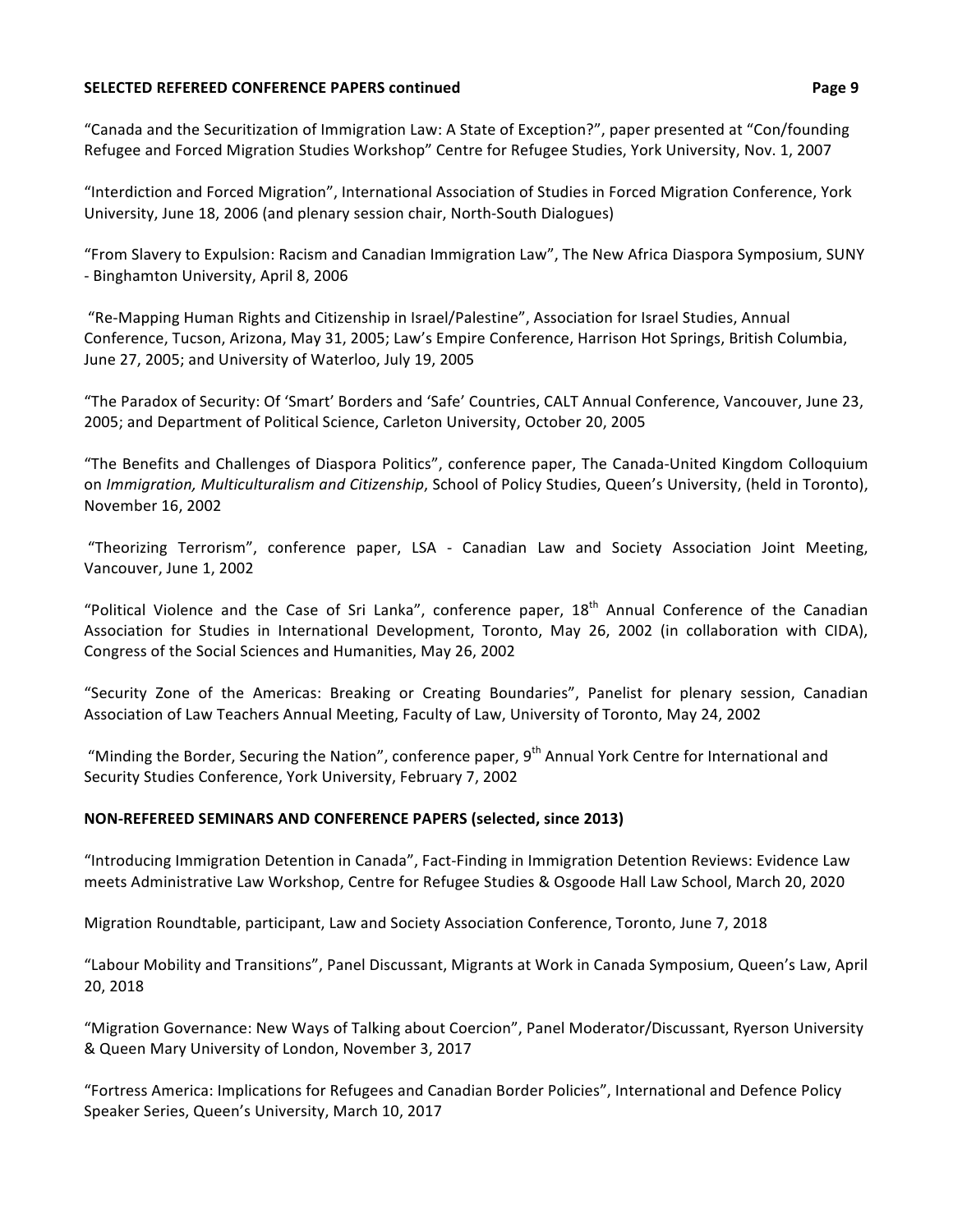#### **NON-REFEREED SEMINARS AND CONFERENCE PAPERS (selected, since 2013) <b>Page 10**

"Muslim Ban: An Emergency Learn-In", School of Policy Studies, Faculty of Law & Queen's Law Refugee Support Program, Queen's University, February 8, 2017

"Wrestling with Notions of 'Illegality': Keita's Journey as Migration Story", Workshop on The Figure of the Migrant in Law and Literature, The Department of Criminology, Ryerson University, Department of Comparative Literature, Université de Montréal, and Faculty of Law, McGill University, October 13, 2016

"Constitutional Culture and Human Rights", Panel Discussant, Queen's University, Faculty of Law, Oct. 2, 2015

"Age Discrimination in Migration Law, Policy & Practice", Workshop Discussant, Glendon College, York University August 24, 2015

"The Ocean Lady, the M.V. Sunsea and the Shrinking Right of Asylum in Canada", panel organizer and participant, Tamil Studies Symposium, York University's Centre for Asian Research, May 1, 2015

"Human Smuggling and the Right to Asylum: Mapping the Terrain", Guest Speaker, Vice-Principal (Research) Portfolio Meeting, Richardson Hall, Queen's University, June 13, 2014

"Academic Research on Refugees and Community Interests: Pathways to Partnership", Refugee Research and Community Outreach Conference, Migration Law Research Cluster, University of Manitoba, Faculty of Law, Winnipeg, March  $28<sup>th</sup>$ , 2014

"Citizenship and the Right to a Nationality in International and Comparative Perspective", plenary paper for Fall Consultation, Canadian Council for Refugees, Kitchener-Waterloo, November 30, 2013

"Academic Freedom or Anti-Semitism? Lessons Learned on Organizing a Conference on 'Israel/Palestine'", Department of Sociology and Anthropology Colloquium, Carleton University, September 27, 2013

Canadian Association of Refugee Lawyers, Annual Conference and AGM, Chair, Munk Centre, University of Toronto, Sept. 14, 2012/October 3, 2013

"Canada's Role in Promoting Human Rights in Sri Lanka", Panel Moderator and Discussant, Law Society of Upper Canada and Lawyers Watch Canada, Toronto, February 15, 2013

"The Challenge of Implementing International Human Rights in Sri Lanka", Panel Chair and Discussant, The Nathanson Centre on Transnational Human Rights, Crime & Security, Osgoode Hall Law School, Feb. 14, 2013

# **CONFERENCES & WORKSHOPS ORGANIZED**

"De-carceral Futures: Bridging Prison and Immigration Justice", lead organizer with Lisa Guenther and Stephanie J. Silverman, Philosophy/Cultural Studies & Law, Queen's University, May 9-10, 2019

Crime, Immigration and Surveillance Workshop, co-organizer with David Lyon and Malcolm Thorburn, Surveillance Studies Centre and Faculty of Law, Queen's University, November 7- 8, 2013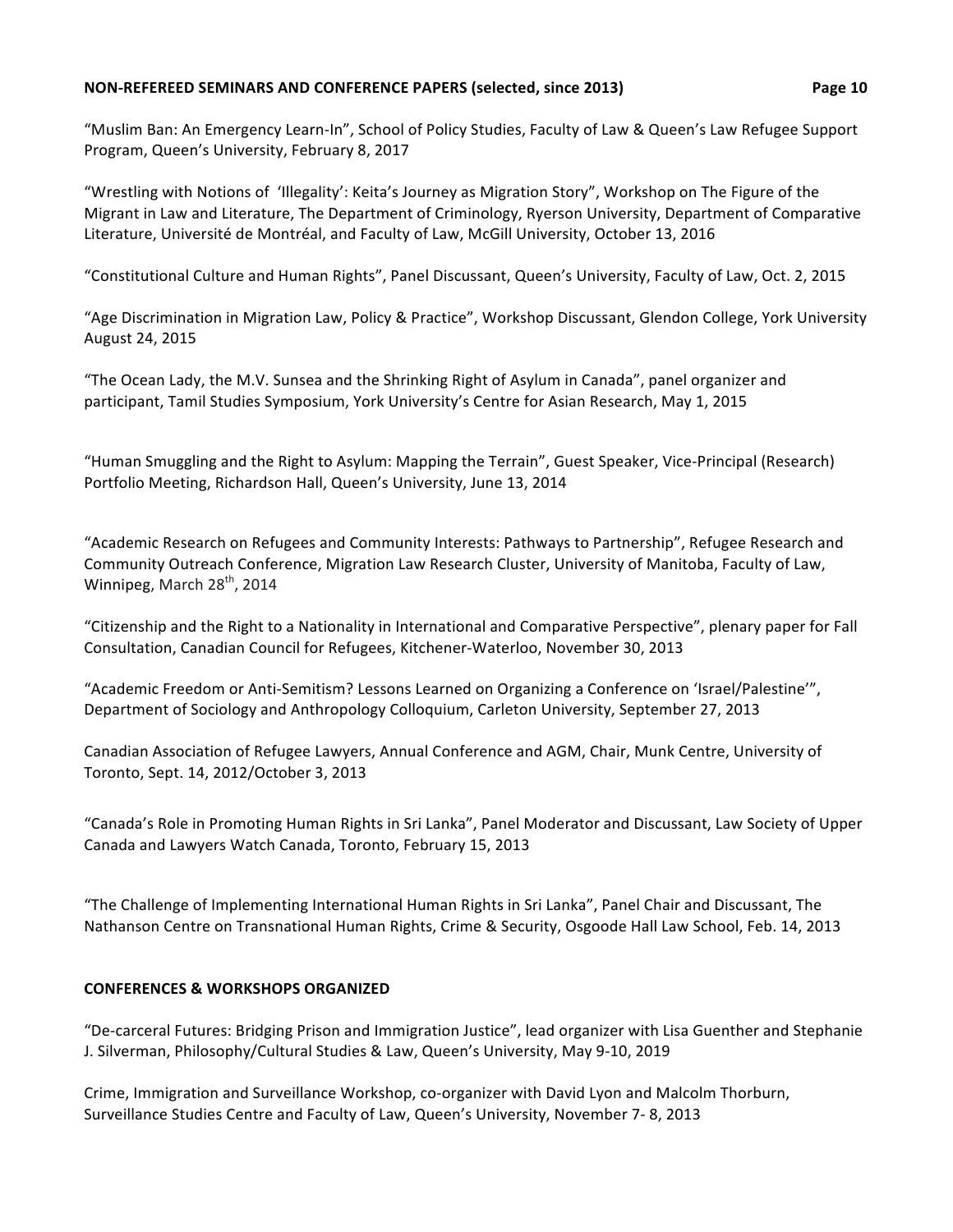#### **CONFERENCES & WORKSHOPS ORGANIZED continued <b>Page 11 Page 11**

"Israel/Palestine: Mapping Models of Statehood and Paths to Peace", co-organizer with Susan Drummond, Mazen Masri and Bruce Ryder, York University, Toronto, June 22- 24, 2009

"STATUS Conference", co-organizer and Advisory Committee member, Ontario Council of Agencies Serving Immigrants, Toronto (November 5-6, 2004)

"Searching for Justice: Comprehensive Action in the Face of Atrocities", Academic Director/Organizer, December 4- 6, 2003, York University

National Consultation on Trafficking in Women and Girls, Co-organizer and Steering Committee member, Canadian Council for Refugees, Winnipeg, November 19, 2003

## **EDITORIAL ROLES**

*PKI Global Justice Journal.* Co-Editor-in-Chief, 2019 - (Editorial Board Member, 2018)

*Refuge, Canada's Journal on Refugees.* Editor-in-Chief, 2000 – 2011; Editorial Advisory Board Member, 2012 -

Journal of Law and Social Policy. Editor-in-Chief, 1999-2000, Editorial Board Member, 2000-2001

*Refugee Update.* Editorial Board Member, 1994 - 1999

## **SELECTED TRAINING, INSTRUCTIONAL & KNOWLEDGE MOBILIZATION ACTIVITIES**

"Can we end migrant detention?", *Policy Options* Podcast (with Stephanie J. Silverman, Harsha Walia, Kim Pate, Souheil Benslimane), May 23, 2019

"The Future of the Safe Third Country Agreement", *Policy Options* Podcast, July 4, 2018

"Refugee Law in Fortress North America", Ontario Justice Education Network, Summer Law Institute, August 29, 2017

Contributed background research and appeared in documentary film: *The Secret Trial 5* (premiered at Hot Docs Festival, Toronto, April 26, 2014; winner of Hot Docs Top 10 Audience Favourite Award and Amnesty International Film Festival Vancouver Audience Choice Award); Appeared as "Special Guest" for the Q & A following screening at the theatrical release, Toronto, November 12, 2014 and Kingston, March 15, 2015: http://secrettrial5.com

"Citizenship Act Reform", Immigration and Citizenship Law Workshop, Metro Toronto Chinese and Southeast Asian Legal Clinic, November 21, 2014

"Citizenship: Understanding Basic Concepts", Webinar for Canadian Council for Refugees, February 6, 2014

"Overview of Bill C-31: Protecting Canada's Immigration System Act", OCASI Webinar, March 13, 2013

"Adjudicative Ethics: Notes from the Field", Conference on Adjudicative Ethics and Administrative Justice, Paper for 8th annual National Forum on Administrative Law and Practice", Osgoode Hall Law School, October 24, 2012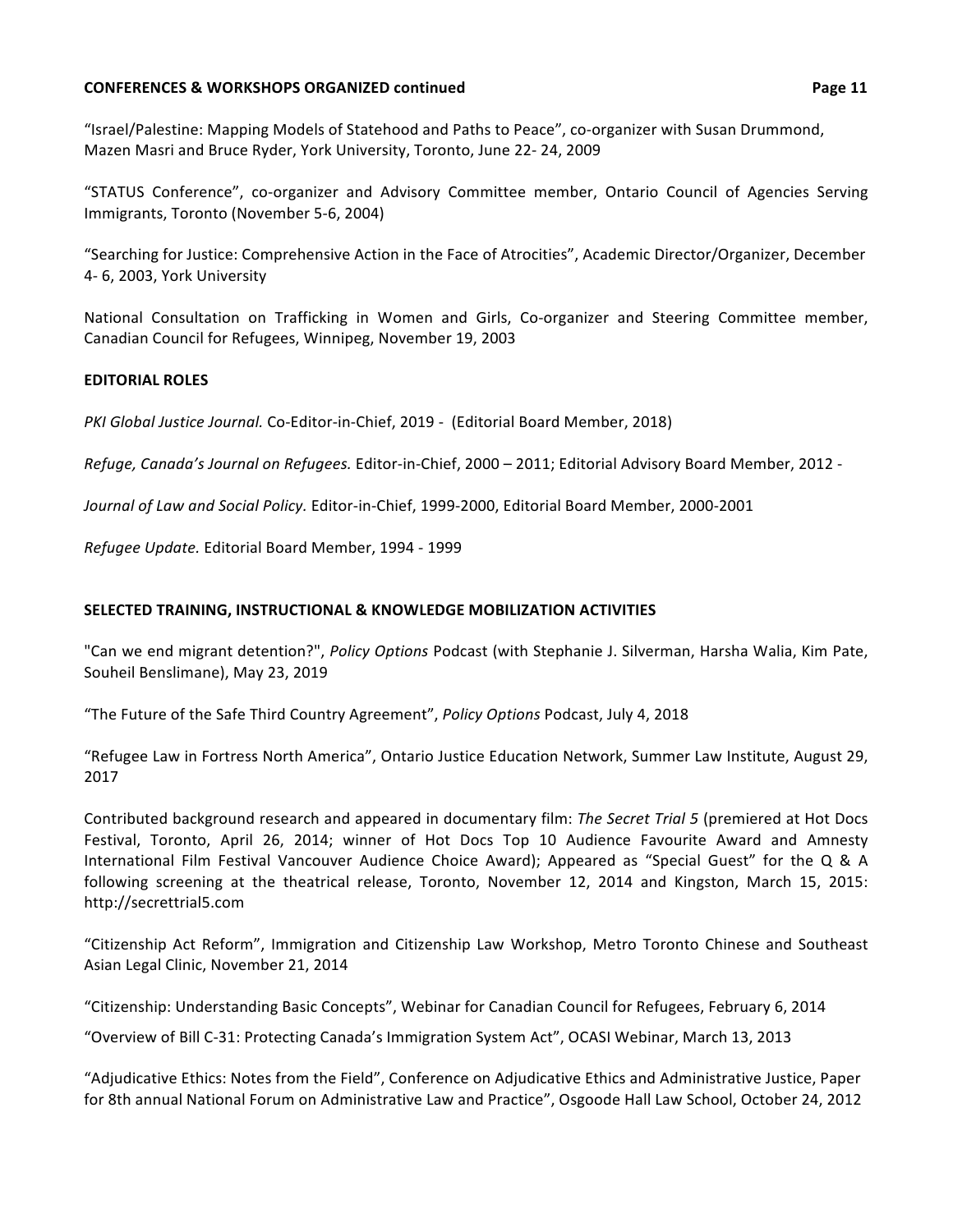#### **SELECTED TRAINING AND INSTRUCTIONAL ACTIVITIES <b>Page 12**

Guest Lecture: "A field perspective on the challenges researching, writing and teaching about Israel/Palestine" for "Gender Dialogues: Jewish and Muslim Experiences" GNDS 365, Queen's, October 9, 2012, 2 hours

"Designated Foreign Nationals", Paper for Annual Refugee Law Office, Legal Aid Ontario Conference, Toronto, July 5, 2012

"Refugee or Queue Jumper/Security Threat? Immigration Security Measures in Comparative Perspective", Guest Faculty, Summer Course on Refugee Issues, Centre for Refugee Studies, York University, May 11, 2011 (3 hrs)

"Interdicting Refugees: An Appraisal of Canadian Policy". Guest Lecture for Graduate Course in Immigration Policy, School of Policy Studies, York University, April 5, 2011, 1.5 hrs

Guest Lecture for Privacy Seminar, (Queen's Law, Nov. 28, 2011): "Governance Justifications for Intrusion: National Security, Surveillance Societies and Social Sorting", 2 hrs

Interdisciplinary Seminar Course, Master's of International Public Policy (MIPP) program at Wilfrid Laurier University, Balsillie School of International Affairs, "Irregular migration, human smuggling and border security", Jan. 31, 2011 (3 hrs)

"Temporary Foreign Workers Program", Instructor, Metro Toronto Chinese and Southeast Asian Legal Clinic Immigration Law Training, Toronto, November 30, 2009

"International Human Rights and Refugee Law", Course Director and Instructor, Forced Migration and Refugee Studies Program, American University in Cairo, July  $2 - 8$ , 2006; June  $13 - 17$ , 2004; July  $1 - 6$ , 2002; July 16 -21, 2001 

"Extradition and Terrorism", Workshop at "Judging Across Borders: Canadian Judges and International Law", Canadian Chapter of the International Association of Women Judges and National Judicial Institute, Faculty of Law, University of Victoria, April 8, 2005

Co-Investigator (with Audrey Macklin), Curriculum Review and Development for Legal Education on Non-Citizens in International and Domestic Law, Equity Initiatives Department, Law Society of Upper Canada, 2002 - 2003

"Using the Communications Procedures: Human Rights Advocacy at the UN and the Inter- American Commission on Human Rights", Speaker, Amnesty International -UNHCR Workshop, Ottawa, November 29, 2002

"Canadian Immigration Law: The Legal Framework", Curriculum Development Team Leader (with Lorne Sossin), Metropolis Project Workshop, Ottawa, December 10 - 11, 2001

"Opening and Closing the Door: The New Immigration Regime", Faculty,  $9<sup>th</sup>$  Annual Immigration Forum, Law Society of Upper Canada/Ontario Bar Association, November 8, 2001

"Lawyering at the Margins", Panelist, Law Society of Upper Canada/CCWC Education Program, Toronto, Nov. 1, 2001

"Summer Course on Refugee Issues", Academic Director and Instructor, Centre for Refugee Studies, York University, 7 day course, 1998 – 2002 (annual grant from the UNHCR)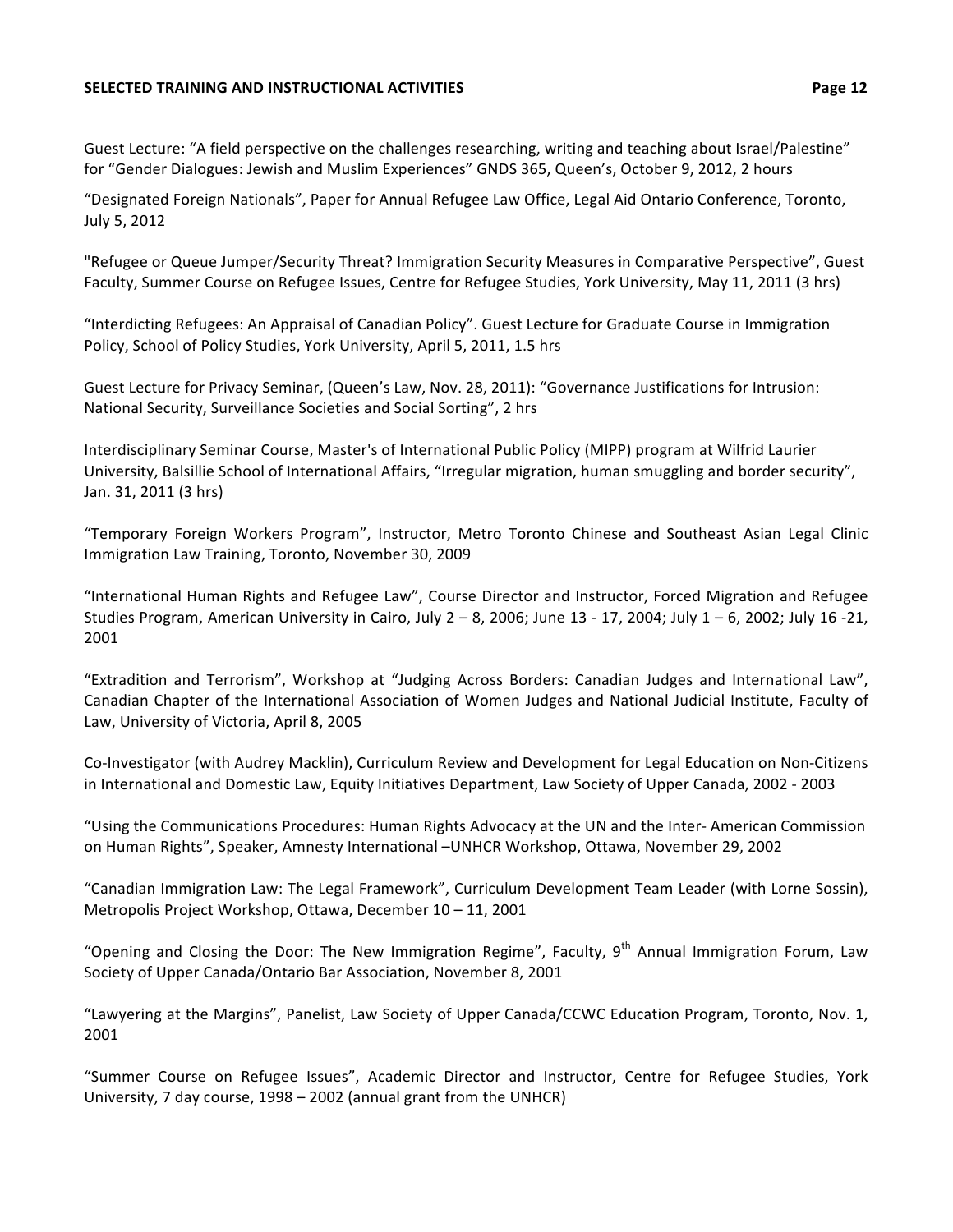#### **SELECTED TRAINING AND INSTRUCTIONAL ACTIVITIES** *Page 13*

"Humanitarian Policies and Programs", Curriculum Development Team Member, Metropolis Project Workshop, Ottawa, March 29 - 30, 2001

International Advisor, Curriculum Development Meeting, Centre for Refugees and Forced Migration, St. Cyril and Methodius University, Skopje, Macedonia, May 19 - 21, 2000

"Convention Refugees", ILP401FA, Course Instructor, Immigration Practitioner Certificate Program, Seneca College of Applied Arts and Technology, March 7-April 18, 2000 (one evening per week)

## **GRADUATE SUPERVISION/EXAMINATION**

## **PhD Supervision (Supervisor or Co-Supervisor: 4 completed, 7 in progress)**

Co-Supervisor (with Kevin Banks), Rory Fowler, "Modernizing the Crown-Soldier Relationship in Canadian Law" PhD Thesis, Queen's University, (2019 - )

Supervisor, Bekele Worku, "Enforcing the Right to Education for Disabled Persons: International Human Rights Standards and Ethiopia", PhD Thesis, Queen's University (2018 - )

Supervisor, Graham Jones, "Programmed to Kill?: The International Legal Implications of Targeted Killing by Autonomous Drones", PhD Thesis, Queen's University (2017 - )

Supervisor, Maseeh Haseeb, "A Governmentality Perspective on National Security Discourse and Bill C-51"), Ph.D. Thesis, Queen's University  $(2015 - )$ 

Co-Supervisor (with Erik Knutsen), Michele Leering, "Integrated Reflective Practice": A new vision for legal professionalism", Ph.D. Thesis, Queen's University  $(2015 - )$ 

Supervisor, Samia Saad, "Undocumented Migrants and the Surveillance State", Ph.D. Thesis, Cultural Studies, Queen's University  $(2015 - )$ 

Co-supervisor (with Mark Walters), Basil Alexander, "Progressive Cause Lawyering in Canada and South Africa", PhD Thesis, Queen's University  $(2014 - )$ 

Supervisor, Santino Dau, "Cultural Relativism versus Universalism: The Case for Universalism with Specific Reference to Contemporary Africa", Ph.D. Thesis, Queen's University (2014 -2018)

Co-Supervisor with Mark Walters (replacing S. Corbett), Tom Harrison, "A Dynamic Realist Assessment of Independence in the Canadian Justice System" (2012-2016)

Supervisor, Dilton Ribeiro, "The *Pro-Homine* Framework and the Roman Law Spirit of International Human Rights", Ph.D. Thesis, Queen's University (2011-2015)

Co-supervisor (with David Lyon), Tabasum Akseer, "Understanding the Impact of Surveillance and Security Measures on Canadian Muslim Men", Ph.D. Thesis, Cultural Studies, Queen's University (2013 – 2015)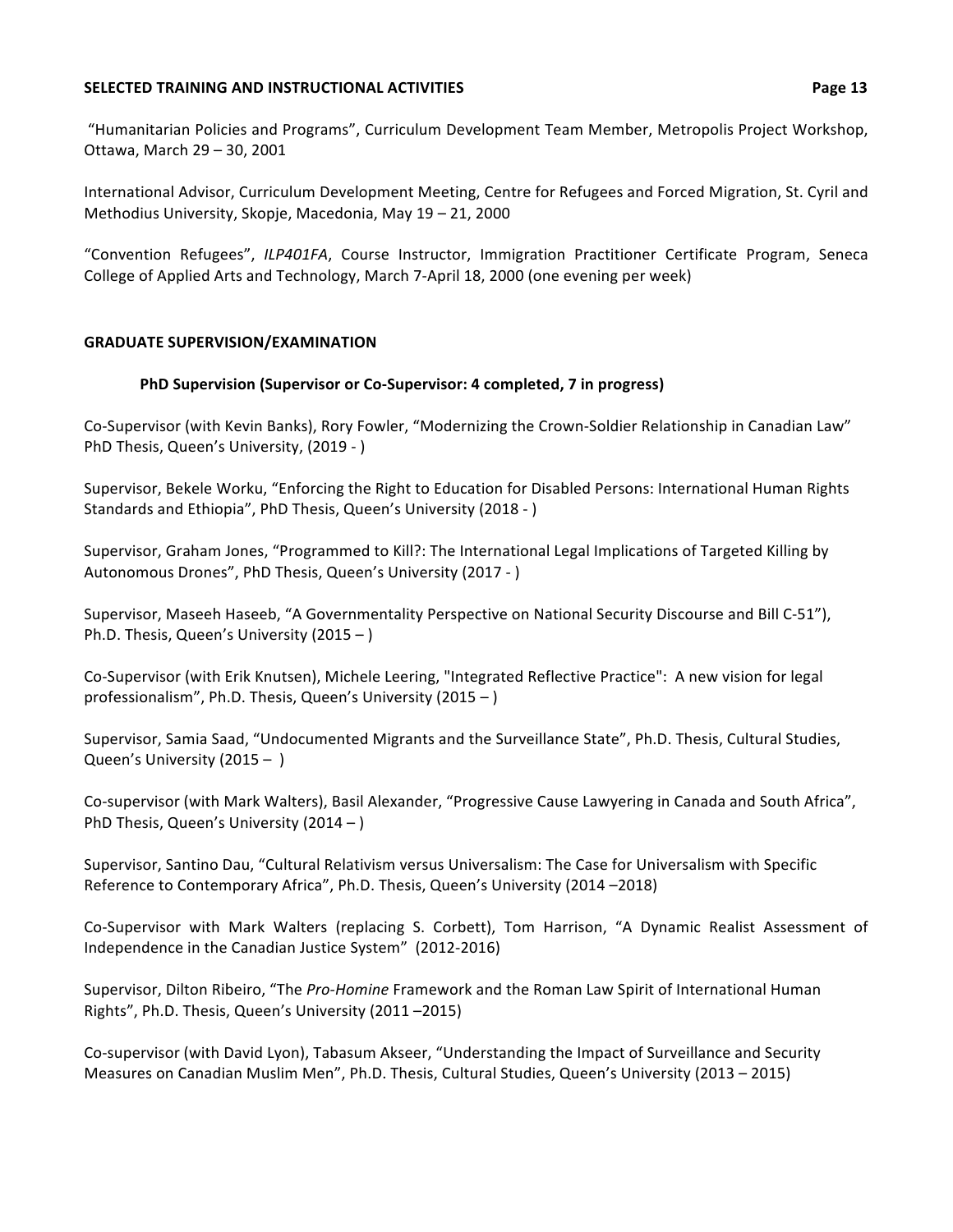Corbett, serving as committee member for the final 5 months of Adelina's dissertation work.

Supervisory Committee Member and Examination Committee Member, Adelina Iftene, "Older Federal Inmates: Needs, Institutional Treatment and Legal Implications" Ph.D. Thesis, Queen's University (2015) \* I replaced S.

Chair, Ph.D. Qualifying Examination Committee (2015); Dean's Delegate, Examination Committee (2017), James Johnson, "Toward a Canadian Non-Delegation Doctrine", Queen's University

Ph.D. Qualifying Examination Committee Member, Manoj Dias-Abey, Cultivating compliance through collaboration- the role of non-state actors in labour market regulation: A Study focusing on temporary migrant farm workers in Canada (2014)

Examination Committee Member, Alana Saulnier, "Surveillance of Procedural Justice Perceptions at the Canadian Border", Ph.D. Proposal, Sociology, Queen's University (2013)

Supervisory Committee and Qualifying Examination Committee Member, Christopher Waters, "Reducing the Tension in the Application of International Humanitarian Law and International Human Rights Law to Asymmetric Warfare".Ph.D. Thesis (2011 – 2018)

Supervisory Committee, Qualifying Examination & Examination Committee Member, Kerri Froc, "The Untapped Power of Section 28 of the Canadian Charter of Human Rights and Freedoms", Ph.D. Thesis, Queen's University  $(2011 - 2015)$ 

Supervisory Committee and Examination Committee Member, Philip Wright, "A Clash of Two Imperatives: The Right to Know versus the Need to Keep Secret in the Context of Criminal Law and National Security Measures", Ph.D. Thesis, Queen's University (2010 – 2012)

# **LL.M./M.A. Supervision (Supervisor: 17 completed)**

Supervisor, Aiden Tamasauskas, "Presupposing Necessity: Emergency Measures and Colonialism", MA Thesis, Queen's University, Department of Philosophy (2017 – 2018)

Supervisor, Aschille Clark-Mendes, "Exclusivism and the Anti-Immigrant State" (working title), LLM Mini-Thesis, Queen's University (2017 -2018)

Supervisor, Chen Wang, LL.M. Mini-Thesis, Queen's University (2014 – 2015)

Supervisor, Niall Williams, LL.M. Course Paper, Queen's University (2014 – 2015)

Supervisor, Patrick Lamarre, "Criminal Liability of Transnational Corporate Actors', LL.M. Thesis, Queen's University (2015)

Supervisor, Shantam Khadka, "The Rationale Behind the Selection of Economic Class Immigrants", LL.M. Mini-Thesis, Queen's University (2013 – 2014)

Supervisor, Philip Drew, "An Analysis of the Legality of Maritime Blockade in the Context of 21<sup>st</sup> Century Humanitarian Law", LL.M. Thesis, Queen's University (2011 – 2012)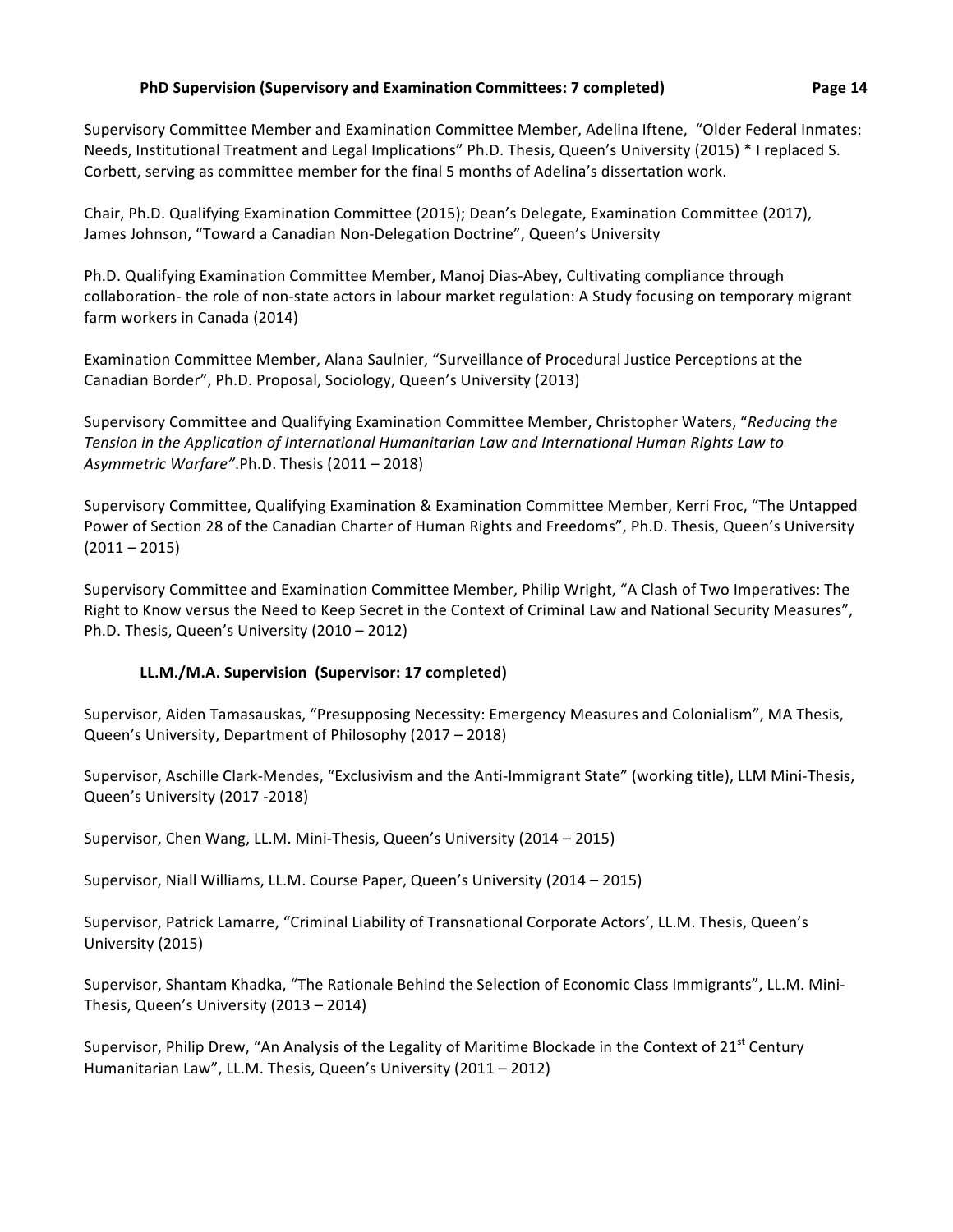#### **LL.M./M.A. Supervision (cont'd) Page 15**

Supervisor, Sandra MacLeod, "Bill C-4: Two Steps Back ...?", LL.M. MRP, Queen's University (2010 - 12)

Supervisor, Stephane Pierre – Noel, "The Application of Human Rights in Armed Conflicts", LL.M. Mini Thesis, Queen's University (2009 - 11)

Supervisor, Andrij Kowalsky, "After Bill C-49: Access to Civil Justice for Trafficked Persons in Canadian Human Trafficking Policy", LL.M. Major Research Paper, Queen's University (2007)

Supervisor, Paul Tait, "The United States, The International Criminal Court and the Evolution of International Criminal Law", Major Research Paper, Part -Time LL.M. in Criminal Law, Osgoode Hall Law School (2006)

Supervisor, Mark Poland, "Questionable Advance: A History and Analysis of Combatant Status in International Humanitarian Law", Major Research Paper, Osgoode Hall Law School (2005)

Supervisor, Marie-Louise Tougas, "Transnational corporations and international law: Liability or Impunity? LL.M. Thesis, Queen's University (2003 - 2004)

Supervisor, Laura Kikuli, "Reproductive Rights and Women Refugees in Tanzania", LL.M. Thesis, Queen's University (2002 - 2004)

Supervisor, Major Research Paper, Michael McLachlan, Part-Time LL.M. in Criminal Law, Osgoode Hall Law School, "Canadian Jus Cogens Prosecutions Post Finta" (2000 – 2001)

Supervisor, Major Research Paper, Hamalengwa Munyonzwe, Part -Time LL.M. in Criminal Law, Osgoode Hall Law School, "Danger to the Public Under the Criminal Code and the Immigration Act of Canada: A Comparative Analysis of Constitutional Standards" (2000 - 2001)

Supervisor, John Whitehouse, Major Research Paper, Part -Time LL.M. in Criminal Law, Osgoode Hall Law School, "The War on Terrorism: Turning Lady Justice on her Head" (2001 - 2002)

## Supervisory and Examination Committee Membership/ External Examiner (10 completed)

Internal/External Examiner, Jenny Ko, "Deconstructing Narratives Of Immigrant Success", MA Thesis, Queen's University, Department of Sociology (2017)

Chair, Examination Committee, Naama Ofrath, "R v NS - Assessing the Contours of the Freedom to Wear the Niqab in Canada", LL.M. Thesis, Queen's University (2013)

Examination Committee Member, Demola Okeowa, "Resolution 1267 Committee and the War on Terror", LL.M. Thesis, Queen's University (2010)

External Examiner, Leora Wise, "Nation-Building in Multi-Ethnic Jurisdictions: Self-Determination & Minority Inclusion in Israel & Quebec", LL.M. Thesis, Osgoode Hall Law School (2009)

External Examiner, Nasser Rego, "The Illusion of Justice Optics: The Israeli Legal System and Naqab Bedouin Land Rights", LL.M. Thesis, Osgoode Hall Law School (2009)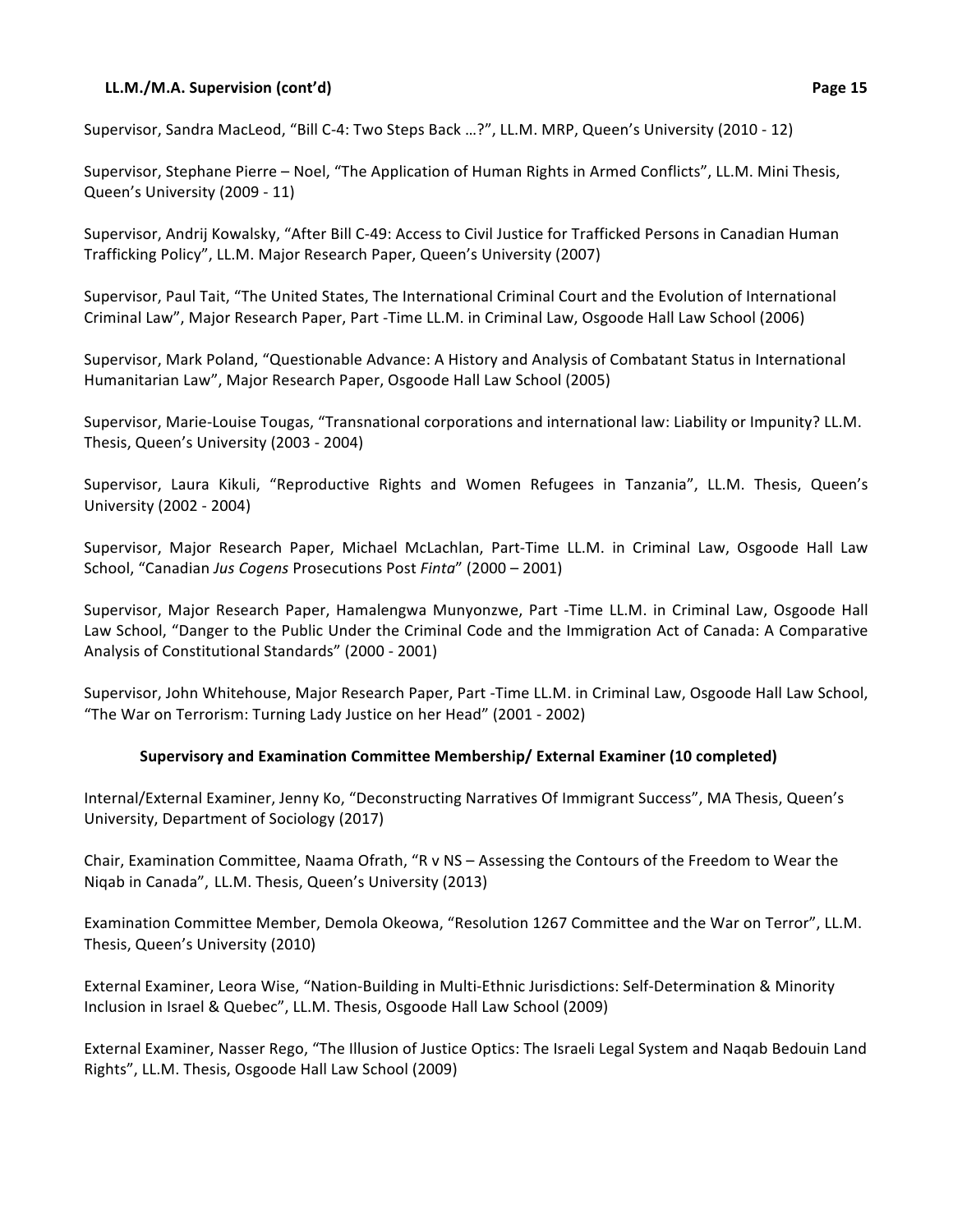External Examiner, Michael Antonik, "Globalization, Securitization and the Interests of Non-Citizens in Canada", LL.M. Thesis, Osgoode Hall Law School (2008)

Examination Committee Member, Lisa Kayaga, "Challenges Facing Tax Policy in Developing Countries: Case Study of Uganda", LL.M. Thesis, Queen's University (2007)

Examination Committee Member, Elsie Elorm Kutsoati, "Building Strategic Partnerships: Developing Country Coalitions in the World Trade Organization", LL.M. Thesis, Queen's University (2004)

Examination Committee Member, Rovena Hajderi, "The obligation of public authorities to take account of international obligations in exercising their powers", LL.M. Thesis, Queen's University (2002)

Second Reader, Major Research Paper, Lina Anani, M.A. in Women's Studies, York University, "The 1948 Genocide Convention and the Inclusion of 'Gender' as a Protected Group" (2000 - 2001)

#### **RESEARCH GRANTS AND OTHER FUNDING**

SSHRC Connections Grant (2019 – 2020) \$22,800 for "De-Carceral Futures: Bridging Prison & Immigration Justice" (principal applicant)

SSHRC Partnership Grant (2016 – 2021) \$2.5 Million – "The Canadian Partnership for International Justice" (co-investigator, 2019 -2021)

SSHRC Aid to Scholarly Journals Program  $(2009 - 2011)$ \$86,400 for *Refuge, Canada's Periodical on Refugees* (applicant/journal editor)

SSHRC Strategic Knowledge Cluster Grant (2008 – 2015) \$2.1 million - "A Canadian Refugee Research Network: Globalizing Knowledge" (co-applicant)

SSHRC Major Collaborative Research Initiative (2008 – 2015) \$2.5 Million – "The New Transparency: Surveillance and Social Sorting" (collaborator) For project description, see: <http://www.surveillanceproject.org/node/127>

SSHRC Standard Research Grant (2007 – 2010/extended to 2014)  $$145,140$  - "Refugee Diasporas, "Homeland" Conflicts and the Impact of the Post-9/11 Security Paradigm" (principal investigator)

Asia Pacific Foundation (2007) \$20,000 - "Diasporic Interventions in Development and Peace Building: Challenges and Opportunities - A Case Study of Canada/Sri Lanka" (principal investigator)

IDRC (Ottawa) - International Centre for Ethnic Studies, Colombo (2007) \$10,000 – "The Impact of Post 9/11 Anti-Terrorism Measures on the Sri Lankan Diaspora in Canada"

Nathanson Centre on Transnational Human Rights, Crime and Security, York University (2006 - 2007) \$3,500 - "A Pilot Study on The Impact of the Post 9/11 Security Paradigm on Refugee Diasporas"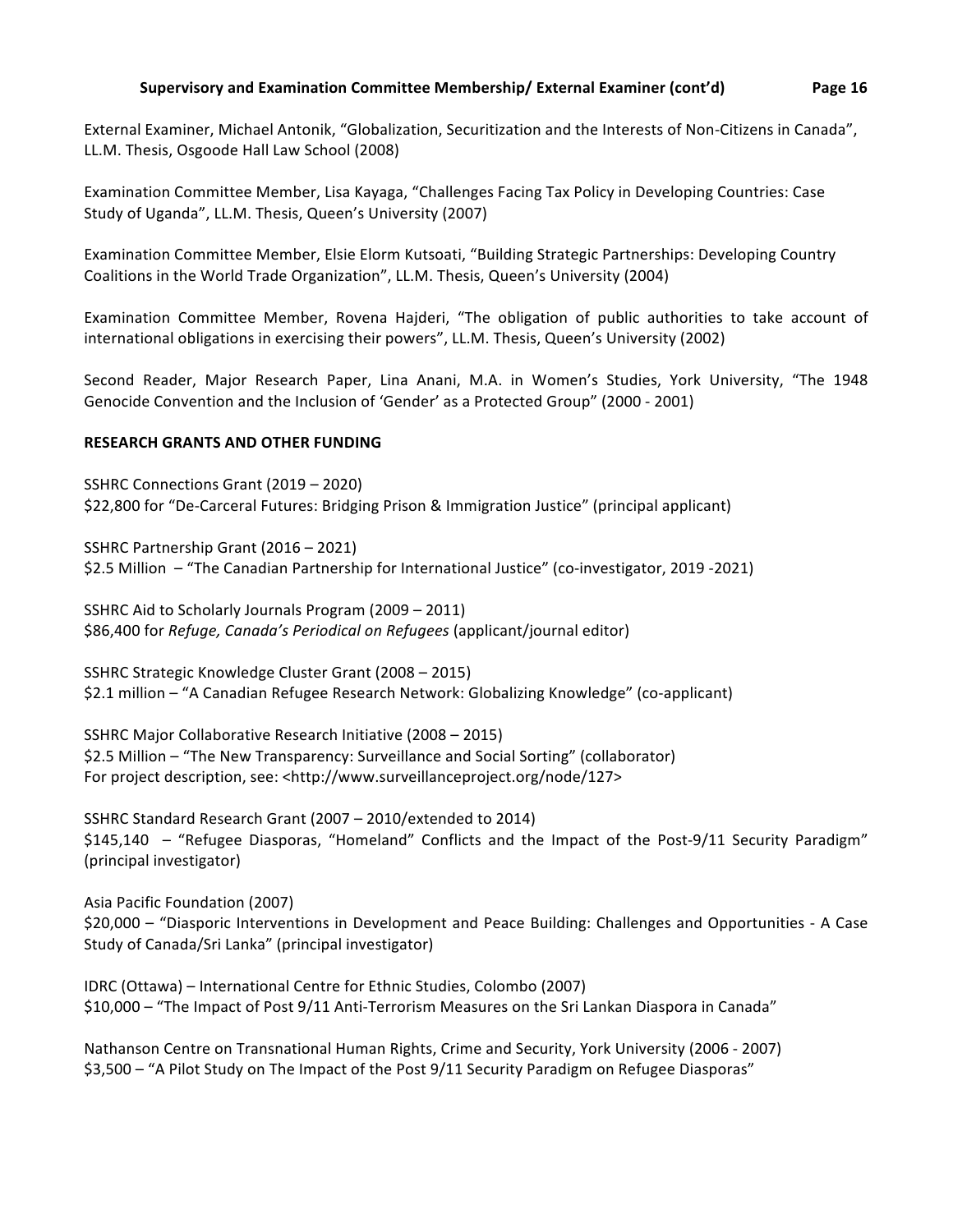#### **RESEARCH GRANTS AND OTHER FUNDING** continued *CONDITY CONDITY CONDITY CONDITY CONDITY CONDITY CONDITY CONDITY CONDITY* **CONDITIONAL PAGE 17**

Department of Justice Canada, Family, Children & Youth Section (2006 - 2007) \$10,000 – "A Synthesis of the Literature on Family Law Information for Newcomers" (principal investigator)

SSHRC (2005 - 2006) \$25,000 Strategic Research Clusters Grant - Phase 2 "Refugee Integration and Protection" (co-investigator with Susan McGrath, York University's Centre for Refugee Studies; University of Alberta and University of Montréal)

Africa and Middle East Refugee Assistance (AMERA) UK/Comic Relief (2005 - 2006) \$22,000 – Project grant to conduct evaluation of the Refugee Law Project, Faculty of Law, Makerere University, Kampala, Uganda

SSHRC (2004 – 2007) \$36,000 – Aid to Research and Transfer Journals Grant for *Refuge, Canada's Periodical on Refugees* 

SSHRC (2004 - 2005) \$30,000 – Strategic Research Clusters Design Grant: "A Critical Comparison of the Settlement and Integration Experiences of Refugees and Immigrants in Canada" (co- applicant)

Berghof Research Center for Constructive Conflict Management, Berlin (2005) \$10,000 – Publication Grant for *Refuge* – Special Issue on "Multiple Homes and Parallel Civil Societies: Transnationalism and Refugee Diasporas"

Law Commission of Canada (2004)

\$15,000 – Research Award for a project on the Impact of Global International Informal Banking on Canada: A Case Study of Tamil Transnational Money Transfer Networks (co-investigator)

Conference Funding Secured as Academic Director/Organizer, "Searching for Justice: Comprehensive Action in The Face of Atrocities", (December  $4 - 6$ , 2003)

\$70,000 – Department of Foreign Affairs, Human Security Program (2003)

\$40,000 - CIDA Conference Secretariat (2003)

\$28,000 – Department of Public Works (2003)

 $$10,000$  – Department of Justice (2003)

\$10,000 – Canadian Friends of Simon Wiesenthal Foundation (2003)

\$20,000 - Canadian Centre for Foreign Policy Development, John Holmes Fund (2003)

\$70,000 – Citizenship and Immigration Canada (2001–2003)

Department of Foreign Affairs, Human Security Program (2003) \$19, 500 – *Refuge* Special Issue on "New Approaches to Asylum: Reconciling Individual Rights with State Interests"

Equity Initiatives Department, Law Society of Upper Canada (2001) \$10,000 - Research and Curriculum Development (co-investigator)

Citizenship and Immigration Canada (2000 – 2003) \$45,000 – Annual Grant for Production of *Refuge* 

SSHRC (2002) \$10,000 - Special Initiative Publications Grant for *Refuge*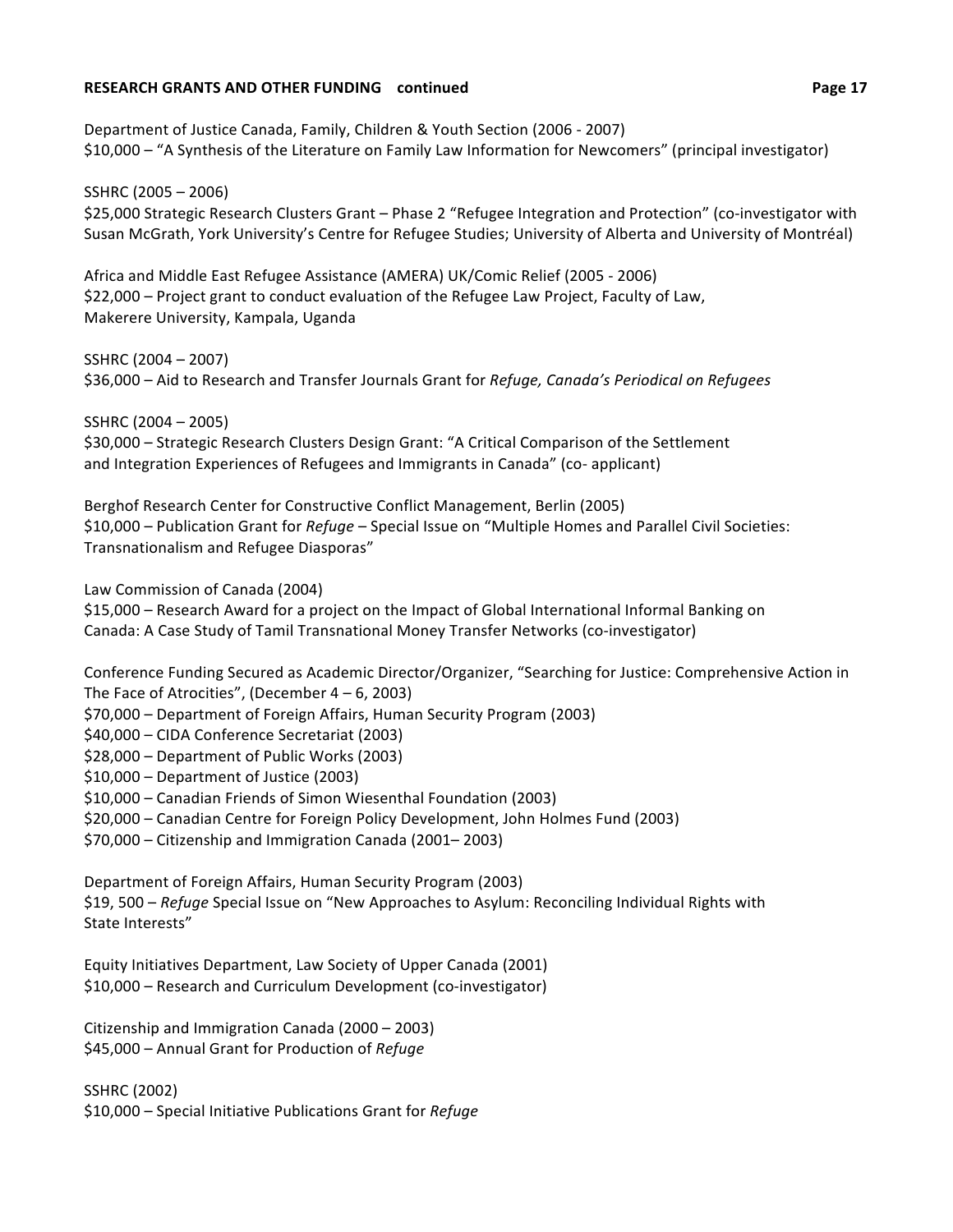#### **RESEARCH GRANTS AND OTHER FUNDING** continued *CONDITY CONDITY CONDITY CONDITY CONDITY CONDITY CONDITY CONDITY CONDITY* **CONDITIONAL PAGE 18**

University of Toronto/CERIS (2000; 2005) \$25,000 - Development of Interactive Web Based Course on Canadian Immigration (co-investigator)  $$10,000$  – Updating and revision of narrative text for all 12 modules (2005)

United Nations High Commission for Refugees, Geneva (1998 – 2002) \$10,000 USD - Annual Grant for the Summer Course on Refugee Issues, Centre for Refugee Studies UNICEF Canada and Department of Justice Canada (1999)  $$40,000$  – Development of a Train the Trainer Workshop and Manual

Andrew W. Mellon Foundation, New York (1998 – 1999) \$75,000 - Curriculum Development/Judicial Training in Emerging Democracies (co-investigator)

Inter-Church Committee for Refugees (1998) \$15,000 - Research Project on the Non-Citizen under International and Regional Human Rights Law

#### **RESEARCH FUNDING APPLICATION ASSESSMENT ACTIVITIES**

External Reviewer, SSHRC Insight Grant, 2020

External Reviewer, SSHRC Insight Grant, 2018

Committee Member, SSHRC Partnership Grant, Expert Panel, Stage 2, 2017 -2018

Committee Member, SSHRC Insight Development Grant Review Panel (two funding cycles), 2014, 2015

Committee Member, Expert Panel, SSHRC Partnership Grant Formal Proposal Competition, 2014-2015

External Reviewer, SSHRC Insight Grant (two applications), 2012

Committee Member, SSHRC Bora Laskin National Fellowship and Jules and Gabrielle Leger Fellowship Selection Committee, 2010

#### **QUEEN'S UNIVERSITY SERVICE**

- 2017 **Member, Appointments Committee, & Equity Representative, Faculty of Law**
- 2017 2020 Lawyer-Supervisor, Pro Bono Students Canada, Queen's Law Chapter
- 2016 Faculty Advisor, Queen's Law Refugee Support Program/CARL Student Chapter
- 2004 10; 2016 17 Member, General Research Ethics Board, Queen's University; co-authored "Comments on *Reconsidering Privacy and Confidentiality in the TCPS"*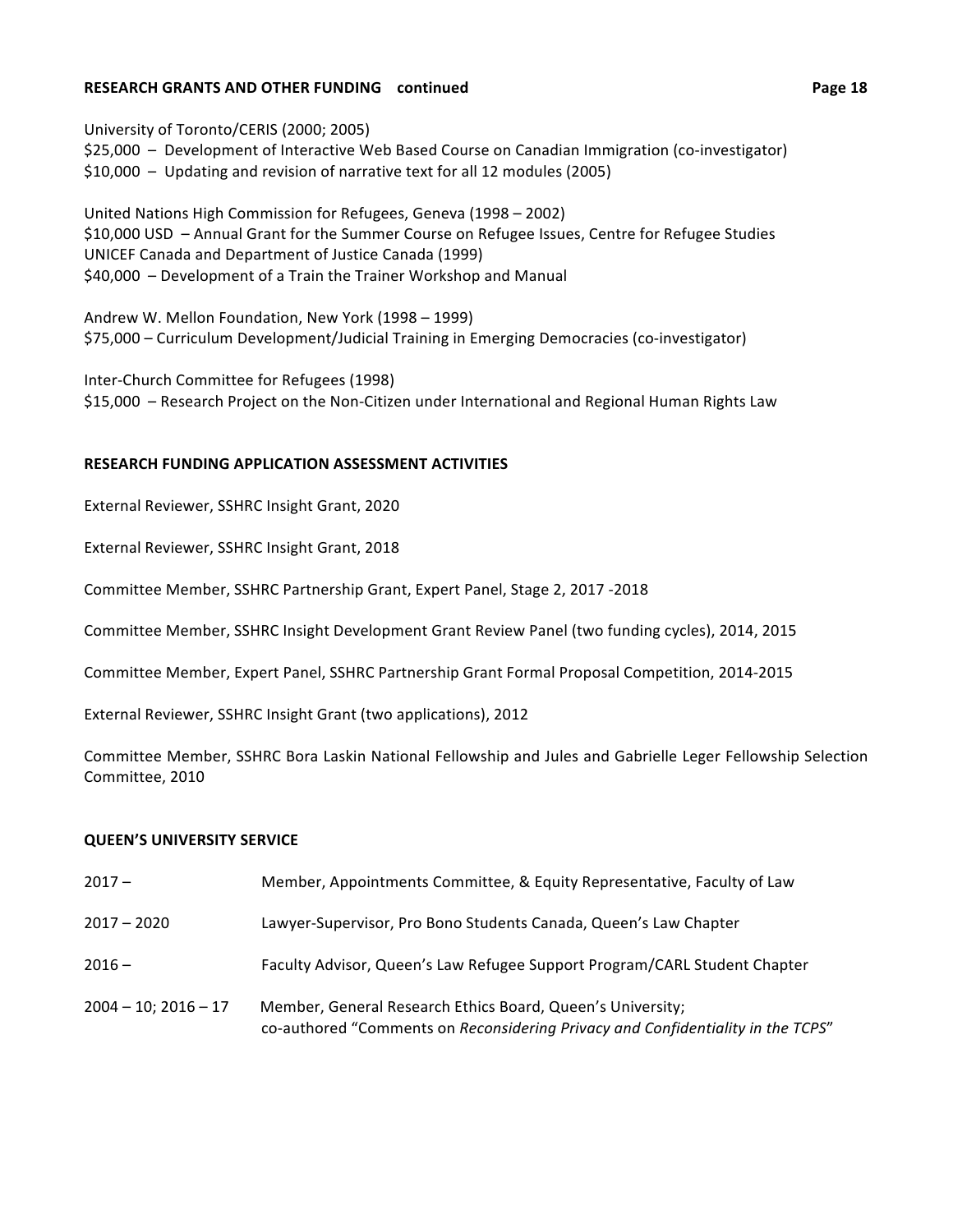# **QUEEN'S UNIVERSITY SERVICE continued CONTEX CONTROLLY ASSESSED PAGE 19**

| $2016 -$      | QUFA Representative, Faculty of Law                                                                                                           |
|---------------|-----------------------------------------------------------------------------------------------------------------------------------------------|
| 2014          | Chair, Advisory Review Committee, Centre for Law in the Contemporary Workplace,                                                               |
| $2013 - 2014$ | Member, Research Centres and Institutes Task Force                                                                                            |
| $2013 - 2014$ | Member, Strategic Planning Committee, Faculty of Law                                                                                          |
| 2013          | Member, Principal's Advisory Committee for the Reappointment of the Dean                                                                      |
| $2012 - 2015$ | Chair, Clinical Legal Education Committee, Member of Director Hiring Committee,<br>Correctional Law Project (2012)                            |
| $2006 -$      | Member; Chair (2009 - 2014), Graduate Studies Committee, Faculty of Law                                                                       |
| $2005 - 2007$ | Member & Equity Rep., Promotion, Tenure & Renewal Committee, Faculty of Law                                                                   |
| $2004 - 2007$ | Academic Advisor, Human Rights Working Group (a project launched by law students<br>which included supervising independent research projects) |
| $2004 - 2007$ | Member, Advisory Committee, Centre for the Study of Democracy                                                                                 |
| $2004 - 2006$ | Faculty Advisor, "Paths Less Travelled", Student Conference, Faculty of Law                                                                   |
| 2003          | Member, Two Ad Hoc Plagiarism committees, Faculty of Law                                                                                      |
| $2002 - 2015$ | Faculty Advisor and Judge, Jessup International Law Moot Court Competition                                                                    |
| $2002 - 2003$ | Member, Student Admissions Committee and Policy Sub-Committee of the<br>Admissions Committee, Faculty of Law                                  |

## **SELECTED PROFESSIONAL AND COMMUNITY SERVICE**

| $2019 - 2020$ | Member, Professional Practice Working Group, Immigration Consultants of Canada<br><b>Regulatory Council (ICCRC)</b> |
|---------------|---------------------------------------------------------------------------------------------------------------------|
| $2018 - 2019$ | Co-Chair, Kensington Community School Council                                                                       |
| $2017 -$      | Member, Kensington Market Community Land Trust                                                                      |
| $2013 -$      | Member, Advisory Council, Sri Lanka Campaign for Peace and Justice                                                  |
| $2012 - 2015$ | Member, Program Committee, St. Stephen's Community House                                                            |
| 2012-2015     | Co-Chair & Executive Member, Lord Lansdowne Public School Council                                                   |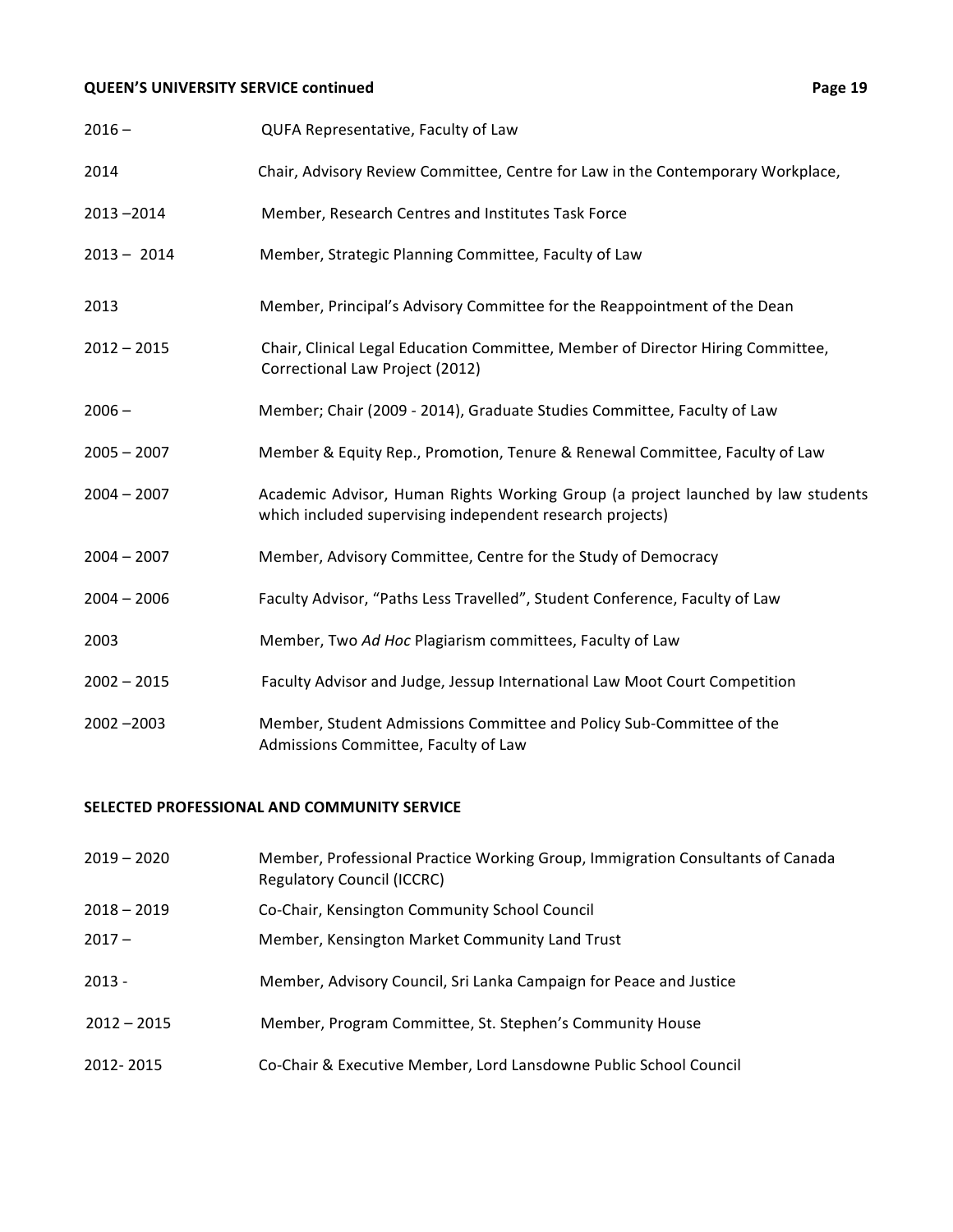# SELECTED PROFESSIONAL AND COMMUNITY SERVICE continued **1999 20 Page 20**

| 2011 - 2014   | Steering Committee Member and Playground Committee Co-Chair, Bellevue Square<br>Park Revitalization Project                                                                               |
|---------------|-------------------------------------------------------------------------------------------------------------------------------------------------------------------------------------------|
| $2011 -$      | Member, Examinations Policy Committee, National Committee on Accreditation,<br>Federation of Law Societies of Canada                                                                      |
| 2010 - 2014   | Member, GTA District Area Committee (Immigration), Legal Aid Ontario                                                                                                                      |
| $2008 - 2009$ | Advisory Committee Member, Case Monitoring Project, Women's Legal Aid and Action<br>Fund (LEAF)                                                                                           |
| 2008-2017     | Advisory Council Member, Department of Criminal Justice and Criminology, Ryerson<br>University                                                                                            |
| 2007          | Judge, 7 <sup>th</sup> Annual International Asylum Law Moot Court Competition, Hungarian<br>Helsinki Committee (written round)                                                            |
| $2005 - 2012$ | National Co-Coordinator for Canada, University of Michigan Refugee Case law Site                                                                                                          |
| 2003          | Consultant, Professional Development and Competence, Law Society of Upper Canada<br>- drafted learning criteria for specialist certification in citizenship, immigration &<br>refugee law |
| 2003          | Member, Ad Hoc Advisory Committee on the Women in the Middle East Convened by<br>the Hon. Senator Mobina Jaffer                                                                           |
| $2002 - 2003$ | Member and Report Editor, Advisory Committee on Regulating Immigration<br>Consultants (appointed by Minister of Citizenship and Immigration)                                              |
| $1999 - 2002$ | Member, Ad Hoc Immigration Working Group, National Association of Women<br>and the Law, drafted brief on Bill C-11 (April 2001)                                                           |
| $1999 - 2001$ | Executive Committee Member and NGO Liaison, Centre for Refugee Studies, York<br>University, drafted brief on the Security Dimensions of Bill C-11 (March, 2001)                           |
| $1999 - 2001$ | International Advisory Committee, Conference on Gender-Related<br>Member,<br>Persecution, Canadian Council for Refugees (May 4 - 6, 2001)                                                 |
| 1999          | Member, Selection Committee, Rabbi W. Gunther Plaut Humanitarian Award                                                                                                                    |
| $1998 - 2005$ | Member, Amnesty International (Canadian Section), Refugee Network                                                                                                                         |
| 1997          | Member, Provincial Advisory Committee, Ontario Legal Aid Review                                                                                                                           |
| $1995 - 2005$ | Member, Advisory Committee, Aboriginal Law and Advocacy Program, Negahneewin<br>College of Indigenous Studies, Confederation College, Thunder Bay                                         |